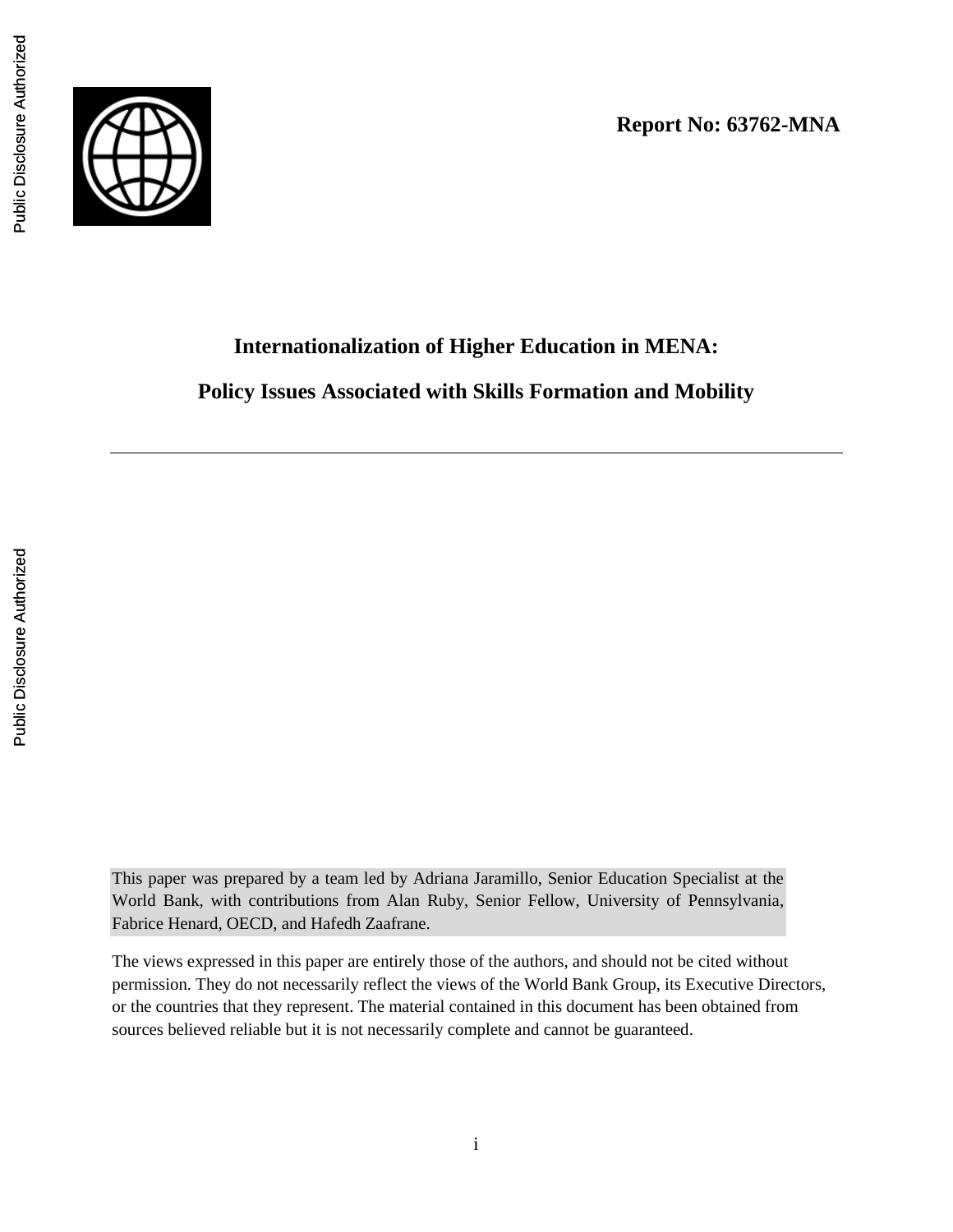# **Table of Contents**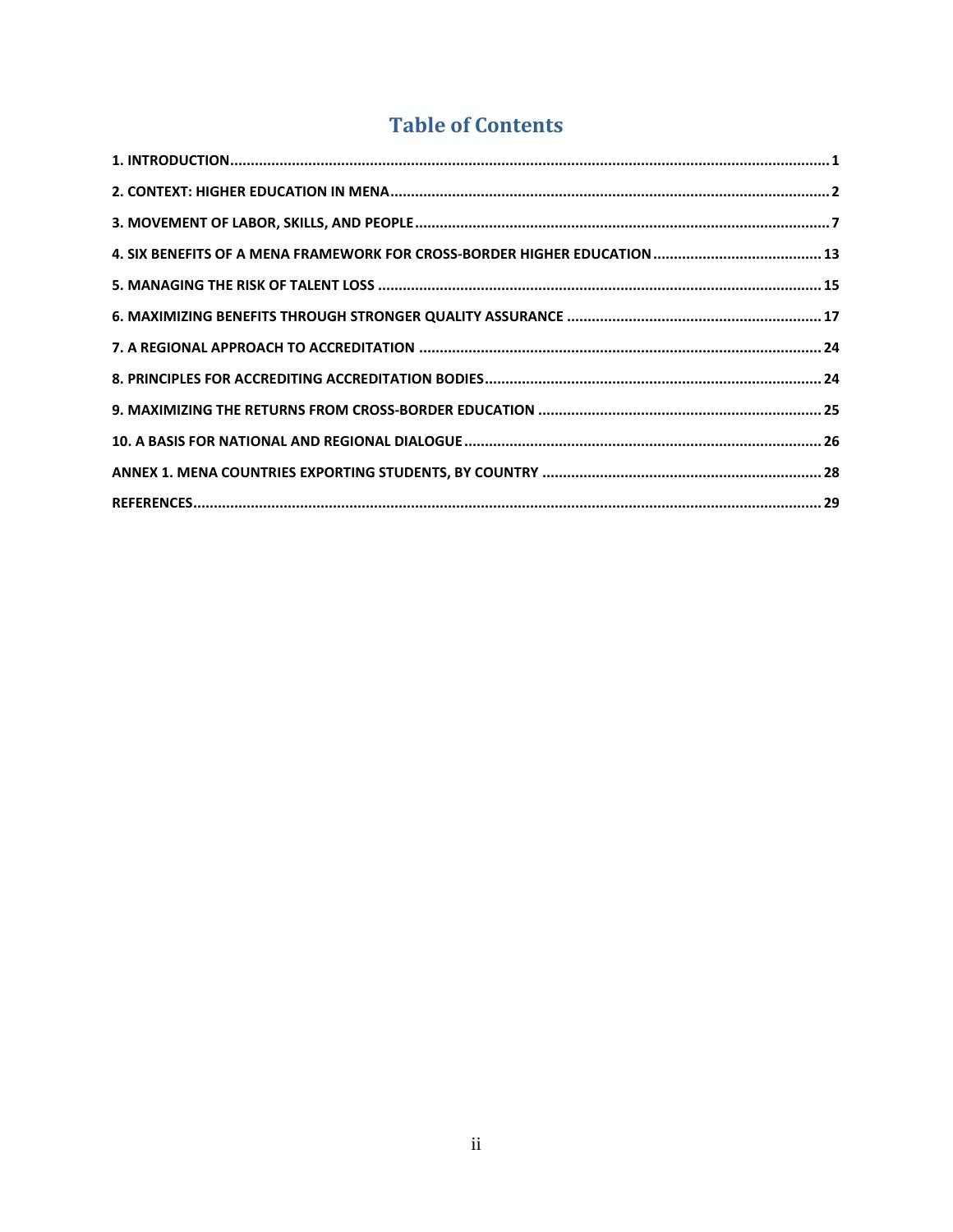## <span id="page-2-0"></span>**1. Introduction**

1. This policy issues note is focused on internationalization of higher education and the linkages and implications that internationalization has for skills mobility. Internationalization is one of the most important developments that globalization has brought to higher education worldwide. In the MENA region, it has turned into quite a complex undertaking. The Arab Spring has made it clear that young people in MENA are asking for more and better opportunities: to study and work; to move about the world; and to learn and to create new knowledge and enterprises. Higher education, migration, and labor mobility are key policy areas as MENA nations address the need for a strong skills base to underpin the economic and social development of the region's disparate economies. All three policy areas share an interest in the development, recognition, and application of educational qualifications, in the quality of education and training, and in the ability of people to acquire, provide, and use education for their own well-being and for their nation's benefit. This note is intended to be the base document for a policy dialogue integrating the three issues associated with the development of human capital: higher education, migration, and labor mobility.

2. The MENA economies, while at different points of development, share an interest in the supply of and demand for higher education. Some MENA countries are investing heavily in higher education infrastructure, some are encouraging private investment, some are encouraging study abroad, and some are focusing on attracting international students. Others are looking for new strategic directions as secondary school participation is increasing and demand for further opportunities to learn is growing. All are faced with the challenge of meeting the high expectations of their young populations, and are therefore confronted with difficult financial and policy decisions about human capital development.

3. The number of emigrants from MENA into OECD countries is greater than the number of international students coming to universities in MENA, understandable given the differences in the base populations. However, the size of the active skilled MENA workforce engaged outside the region underscores the importance of looking at the policy framework for student and skilled labor migration in a coherent and systematic way. The EC-funded World Bank Program of International Migration in MENA conducted research on migration-related topics and their impact on development and poverty alleviation, including the implications and impact on labor markets (World Bank, 2010a). One of the conclusions is that the insertion in labor markets for migrants from Egypt and Morocco is low.

4. This note seeks to introduce a systematic policy discussion about the internationalization of higher education to help MENA countries improve the quality and relevance of their higher education systems, open opportunities for better skills development, and improve high-skilled labor migration. There are important interactions among the formation of skills and competencies, the acquisition of credentials and qualifications, and where and how those skills are applied. These include the quality of education, the ease with which credentials are recognized in different countries, the role of international partners, and the incentives to study and work in the region and elsewhere. The note incorporates ideas and lessons from global good practices and points to experiences in the region that can be shared between countries with different levels of economic and socio-political development.

5. Cross-border higher education can have both positive and negative impacts on the quality and relevance of national higher education. To maximize the benefits from any type of transnational education, countries need good quality assurance (QA) mechanisms, including certification and accreditation procedures for cross-border education. Developing stronger accreditation systems will link MENA institutions more closely with international standards as regional QA systems tend to adopt common standards. In the case of MENA nations with significant numbers of skilled and educated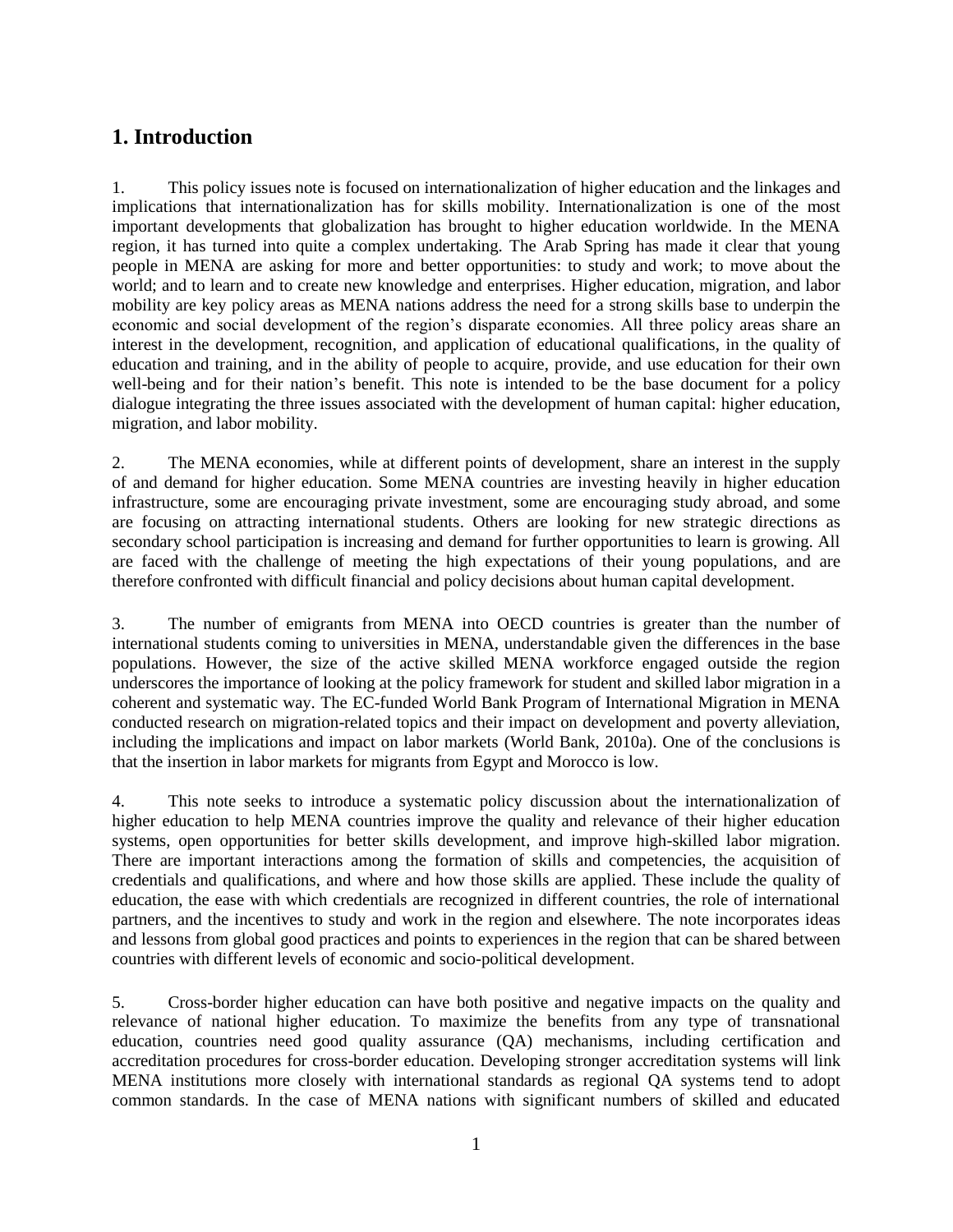citizens living and working abroad, accreditation may increase the likelihood of their credentials being recognized in the host nation. This will benefit individuals by increasing opportunities and reducing "underemployment." It will benefit the host nation by easing skill shortages, and will benefit the home nation by lifting higher education standards as local programs are calibrated with global qualifications requirements.

6. This note will explore how a regional approach to accreditation and recognition of qualifications could bring benefits and understanding of the complex interactions among student mobility, domestic higher education, and the economic and social development priorities of MENA countries. It will also provide evidence on the importance of setting goals for intra-regional student mobility and for student and faculty flows into the region through accreditation, student and faculty exchange, hiring incentives, and research infrastructure including competitive research grants. Finally, the note will demonstrate the need for a clear policy on the "export of educational services."

## <span id="page-3-0"></span>**2. Context: Higher Education in MENA**

7. There were over six million higher education students in the region in 2010, reflecting a 66 percent increase in the last ten years. And while the overall rate of growth is slowing, there are a few nations like Syria and Morocco that have yet to face a "student surge" in demand, and some, like Algeria, are in the middle of a move to broader access to higher education. Some countries in the region, such as Palestine and Libya, have moved to universal higher education with participation rates of 50 percent or more. There are others, such as Egypt, Tunisia, Lebanon, and Jordan, which have made enormous efforts to increase enrollment and which are facing high demand from increasing numbers of secondary education graduates. The growth in participation effectively democratizes higher education as it serves a broader cross-section of society.

8. Part of the growth has come from government policies that promote rapid expansion and in some Gulf countries, from modernization and a renewed emphasis on skill development to underpin economic development and the creation of post-colonial states. Other key drivers of increased demand are demographic growth, a youth bulge in the population pyramid, expanded secondary school completion, and increased participation of women in higher education in all countries, but particularly in the GCC countries, where 62 percent of enrolled students are female. There are more details on the coverage and scale of higher education in MENA in a forthcoming companion paper on higher education financing in the region (see World Bank/AFD, 2011 forthcoming). While the economies of the region are evolving, demand for university graduates is not growing in most countries. Higher education supply is concentrated in undergraduate programs, with few graduate programs. Social Sciences and Humanities make up nearly half the available undergraduate enrolments, while fewer than 25 percent are in Science and Engineering and Construction. To meet the needs of a knowledge-based economy and to respond to national objectives for economic development, more graduate programs and more diversity in fields of study are needed.

9. Some tertiary education systems in the region are responding through diversification via provision of new university programs, technical and professional degrees granted by polytechnic institutes, community colleges, and open university programs. There is a wide interest in e-learning and distance education tertiary programs, and many countries have a goal of expanding private tertiary education provision. Financing expansion and differentiation of provision also brings some challenges and opportunities and these are dealt with in the companion paper noted above (World Bank, 2011 forthcoming). But the expansion and diversification of higher education has not been accompanied by the development of QA mechanisms that will maximize the benefit of greater investment and participation.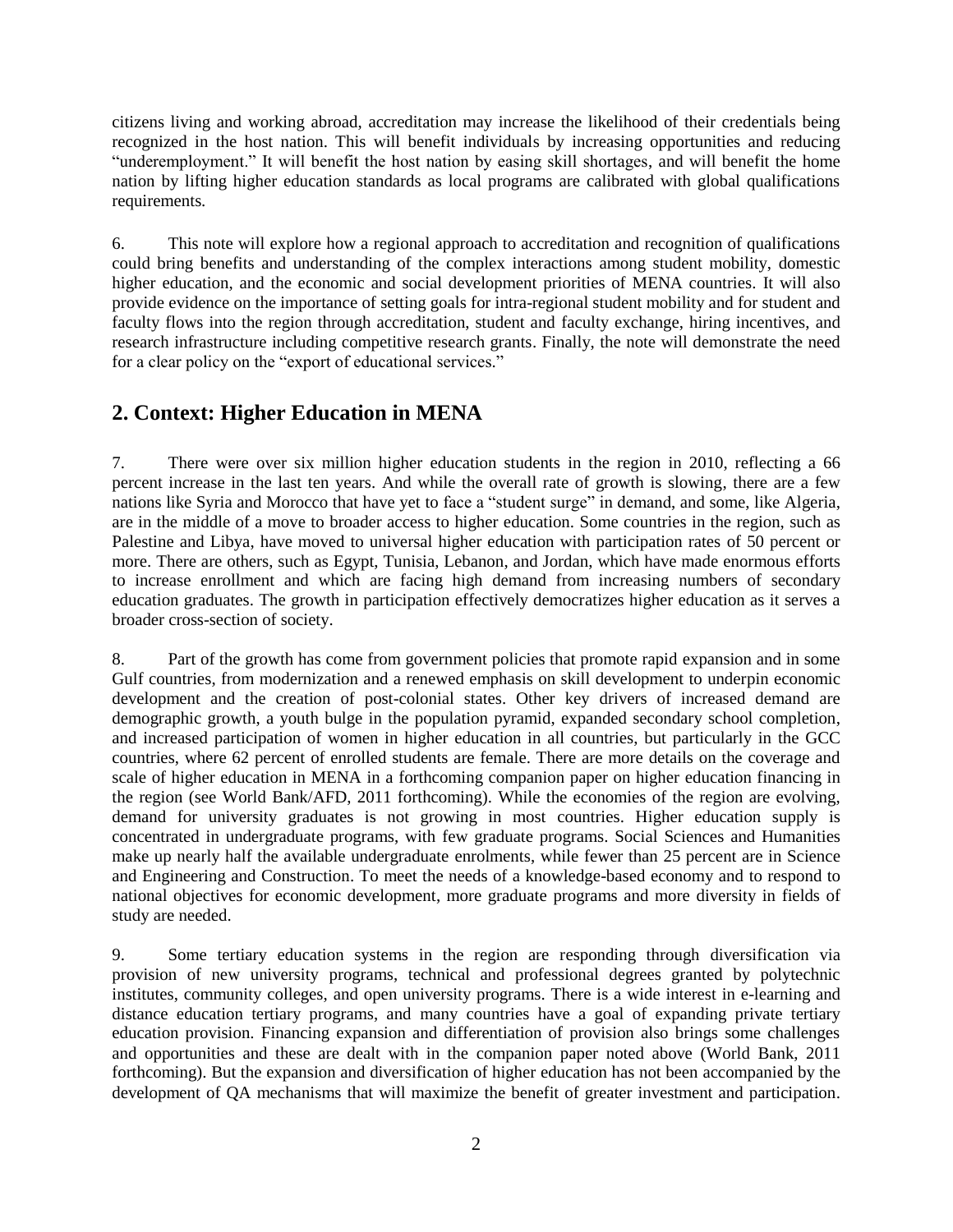This is a global problem as well as a regional issue because of the lack of integration of the region's economies with the rest of the world and because of the significant movement of people within and out of the region to other labor and capital markets.

10. Two aspects of the higher education systems in the region that warrant specific note are student mobility and cross-national provision. Both are products of and contributors to the wave of globalization that has been underway since the 1980s. Globalization is essentially the easier and faster movement of capital in all its forms, human, social, financial, and intellectual across national, economic, and cultural borders. In recent years, it has fostered the growth of global industry in the trade of educational services and increased the importance of migration and the movement of skilled individuals between economies. Cross-border tertiary education can take several forms, such as students (and teachers) travelling to study (teach) in foreign countries; educational institutions partnering with foreign institutions to offer joint educational programs or degrees; educational institutions operating campuses abroad; and educational courses being supplied across-borders through e-learning or distance learning.

11. For certain countries whose higher education systems do not have the capacity to meet the demand to develop their national economies, international higher education can bring positive effects. In general, cross-border higher education can bring benefits simply by mutual exchange of students, teachers and programs, and it is increasingly being used worldwide for developing joint research and development programs. However, to benefit from any type of transnational education, as mentioned earlier, it is essential to have good QA mechanisms, including certification and accreditation procedures for crossborder education.

12. University partnerships (exclusively based on the principle of non-profit collaboration) are the traditional and probably most common form of international mobility of higher education. This type of partnership often goes hand in hand with the mobility of students and academics. However, cross-border education of a commercial nature plays an essential part in the Asia Pacific and is developing now in the MENA region, where it mostly takes the form of franchising. There are forty branch campuses in MENA (representing 35 percent of all branch campuses worldwide) that vary in ownership, size, governance, financing, selectivity, and academic offering.

### *2.1 Student Mobility*

13. Student mobility has grown in the last twenty years worldwide. Currently, over three million higher education students from around the world study outside their own country. In 2008, over 220,000 (7.3 percent) students were from MENA countries, which themselves hosted over 134,400 international students.

### *2.2 Outbound Mobility*

14. The decision regarding where to study is shaped by language, immigration policy, history, culture, and perceived economic return. The main destination of MENA students is France, which hosts 30 percent of them, followed by the U.S. (11 percent) and the U.K. (9 percent).

15. There are clear differences in the destinations of students from Middle East and North African countries. France hosts over two-thirds of North African international students, but is only the fifth largest destination for students from the Middle East. North African students are also concentrated in Canada and Germany (80 percent each), while students from the Middle East are more dispersed, studying in the U.S. (16.5 percent), Jordan (14 percent), the U.K. (13 percent), Saudi Arabia (11 percent), and France (8 percent).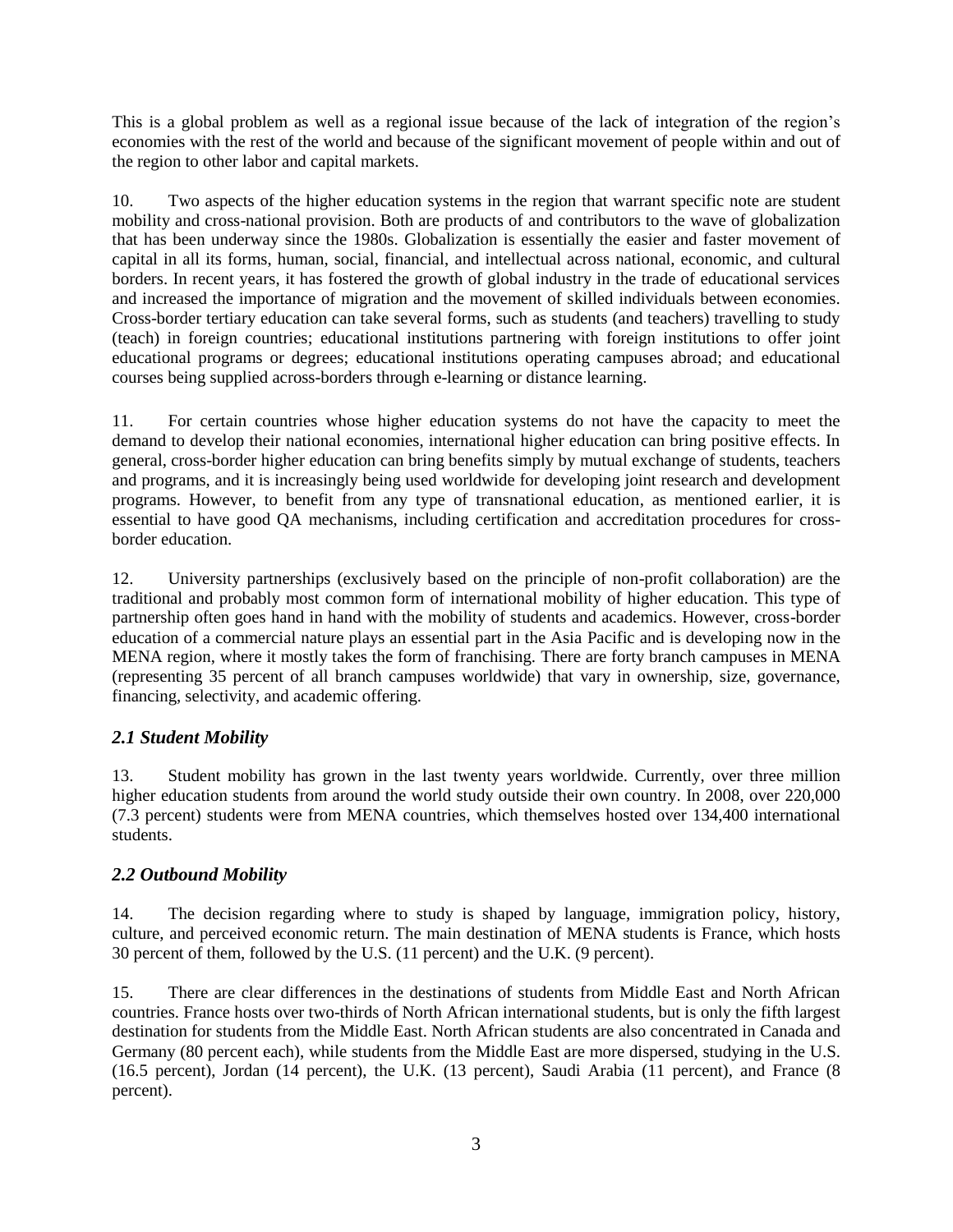16. Notably, 25 percent of the students from the Middle East study in other nations within the region. This creates a significant regional education market that seems to be growing in size and importance as the region"s economies diversify and as countries in the region develop internationalization strategies.



#### **Figure 1: Distribution of MENA students studying abroad in 2008 by major destination countries and regions (%)**

Source: Author's calculation using UNESCO data

17. Recruiting agents say the primary areas of study by MENA students are business, engineering, and English as a Second Language, but this may be skewed by data on those students attending U.S. and Australian higher education institutions (IDP, 2010). The biggest cohorts of MENA students come from Morocco, Iran, Algeria, and Saudi Arabia, who together constitute over 40 percent of all MENA student mobility. Egypt sends a relatively small number (8,700 students, or 0.4 percent) of its higher education students out of the country, significantly less than Tunisia (17,900 students/5 percent of its higher education enrolments).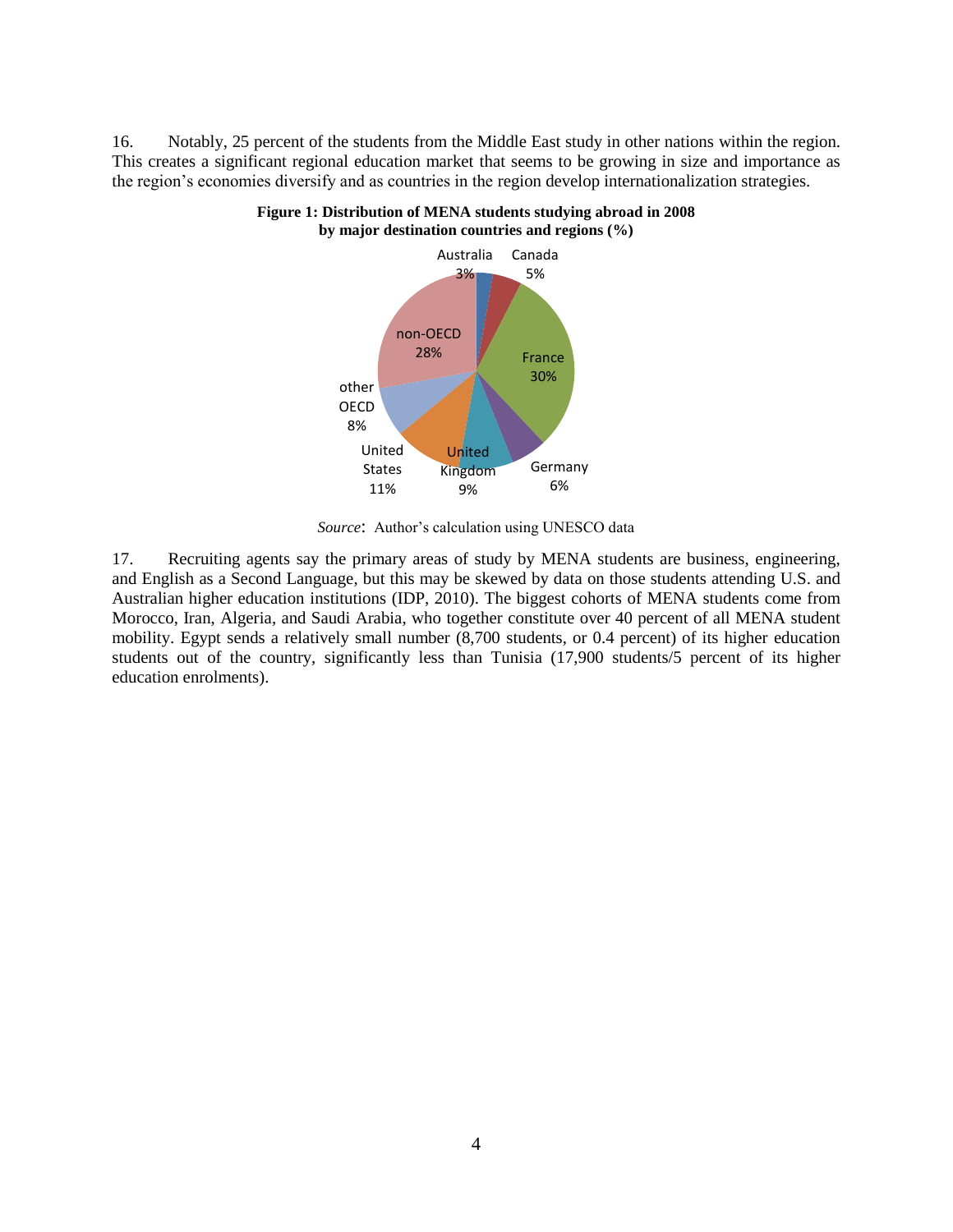

**Figure 2: Changes in sources of MENA students studying abroad (%)**

*Source: Author's calculation using UNESCO data*

18. Although the Maghreb countries accounted for more than one-third of all MENA students abroad in 2008 (38.2 percent), this proportion has changed over the last ten years; despite growth in the absolute number of mobile students, the proportion of students from the Maghreb fell by 10 percent over the same period. The change in composition is due to the increased numbers of students from Lebanon, Syria, Palestine, Jordan, and especially Saudi Arabia. In comparison, Qatar has 13 percent of its higher education students abroad, followed by Morocco (10 percent), and UAE and Oman (7 percent each). For a detailed breakdown of international students by country, see Annex 1.

#### *2.3 Inbound and Interregional Mobility*

19. MENA is also a host region for international students: Egypt, Jordan and Lebanon are among the thirty top host countries in the world. Most MENA international students' movement is intra-regional, i.e., between MENA countries, attributable to cost, culture, and language competence. Movement of MENA students within the region increased between 1999 and 2007 at the expense of student mobility to North America and Western Europe. Overall, MENA countries host few students from OECD nations. However, as less students from MENA are going into OECD countries, they are opting for staying within the region (Figure 3). In other words the intraregional mobility is increasing, and the number of students going to OECD countries is decreasing.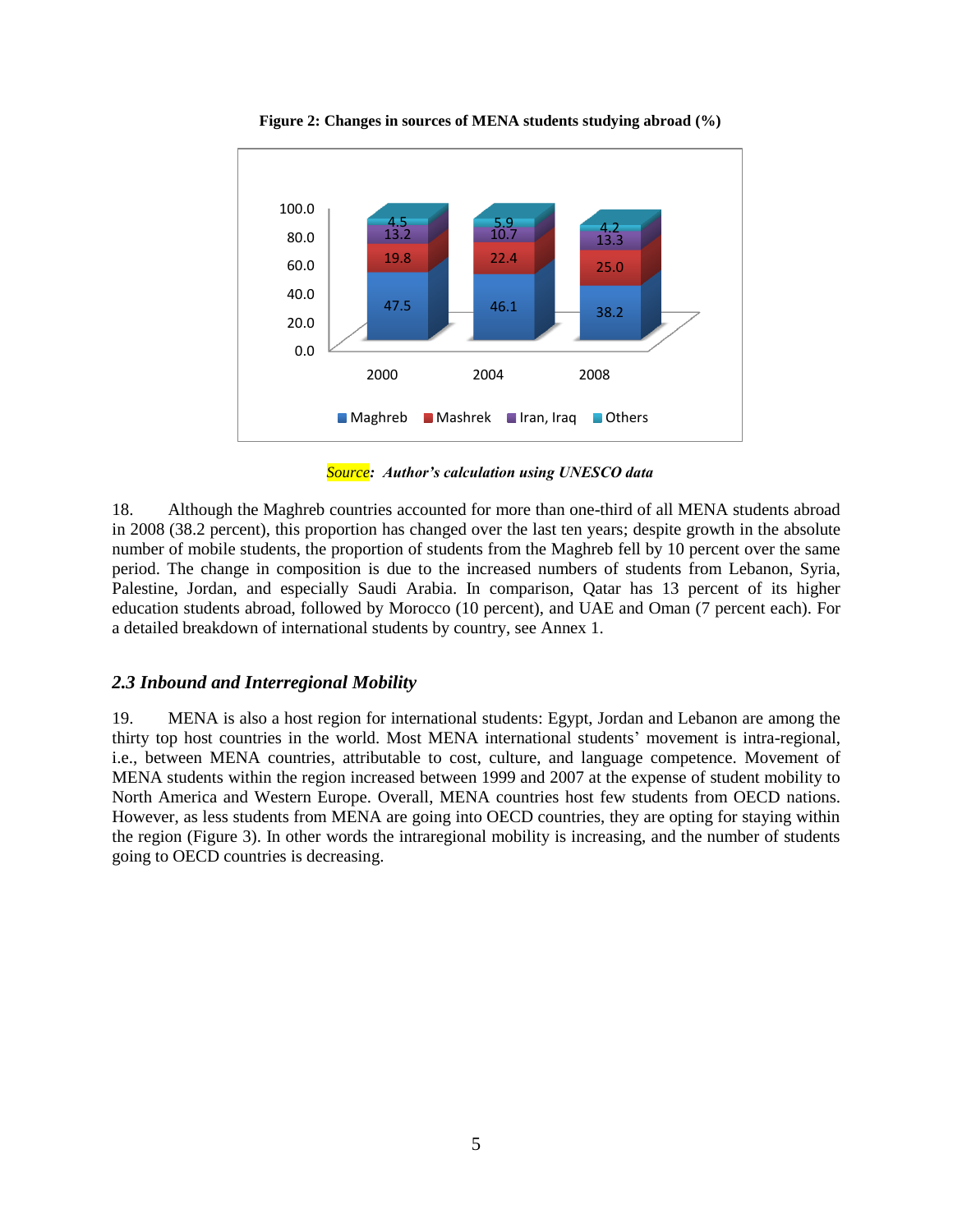

**Figure 3: Regional destinations of students from MENA** 

*Source*: UIS data; authors' calculations.

#### *2.4 Cross-national Education: Mobility of Programs and Institutions*

20. One of the most distinctive features of higher education in the region is the large presence of foreign providers. The Middle East hosted 34 percent of all international branch campuses in 2009, according to the Observatory on Borderless Higher Education, and more have opened in the past two years. (OBHE, 2011)

21. There were approximately 160 foreign higher education campuses worldwide in 2009 (Becker,2009). Most opened in the past 15 years and many after 2000. Most are branches of U.S. colleges but there are ten in the United Arab Emirates (UAE) from India. Australia, the U.K., Germany, Canada, France, Singapore, Russia, Iran, and Pakistan also have foreign campuses in the region. Figure 4 shows the current distribution of branch campuses.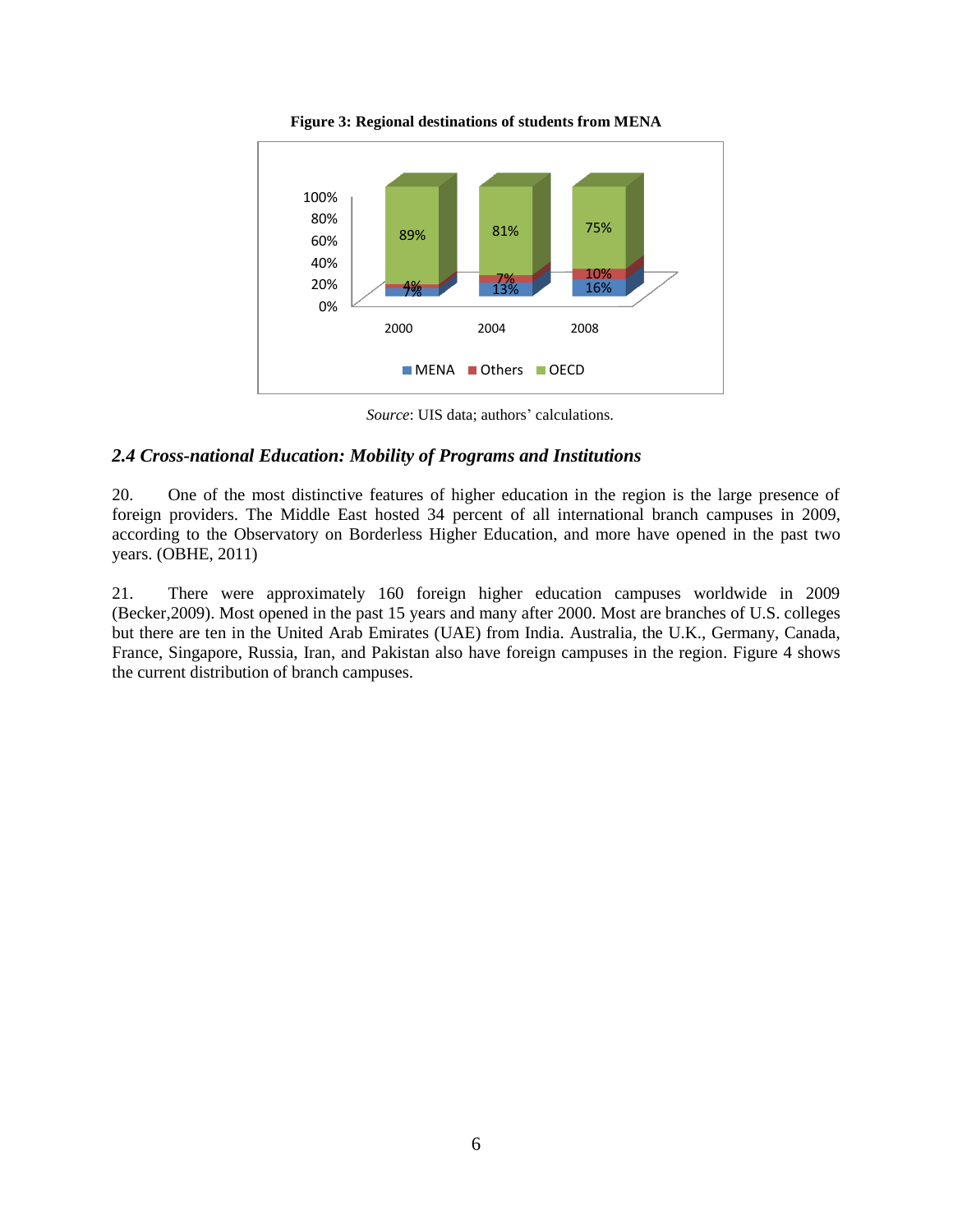**Figure 4: Location of branch campuses worldwide**



*Source*: Olds and Robertson, 2011, at:<http://globalhighered.wordpress.com/>

22. The UAE has the most branch campuses of all countries in the region, with a quarter of all foreign branch campuses, followed by Qatar (nine campuses). There are also branch campuses in Kuwait, Bahrain, Yemen, Jordan, and Tunisia. Institutions operated in partnership with foreign institutions exist in some other MENA countries. For example, there are German universities in Egypt (German University of Cairo, opened in 2003 and is operated by the universities of Ulm and Stuttgart), Jordan, and Oman. The French University of Cairo operates following a similar partnership model with the University of Paris-IX Dauphine, and there is a recent partnership of Paris-IX Dauphine in Tunis. There is also a French business school offering MBAs in Lebanon (ESA in Beirut) and Saint Joseph University of Beirut has a branch campus, the Law School in Abu Dhabi. In Saudi Arabia, the King Abdullah University of Science and Technology has adopted another model: it has engaged world class universities to help design the curriculum of its programs and has created a "Global Research Partnership" allowing its faculty and students access to top researchers and research facilities from four world-class research universities.

## <span id="page-8-0"></span>**3. Movement of Labor, Skills, and People**

23. In addition to the movement of students, there have been significant flows of people within, in, and out of the region to seek employment, to enjoy personal and religious freedoms, and to avoid violence, famine, and persecution. One of the drivers of mobility has been the "pull" of growing economic opportunities in aging societies, particularly in Europe.

24. This mobility is the continuation of previous waves of economic migration. In the 1960s, European countries were actively recruiting Maghreb workers, and in the 1970s, the oil economies in the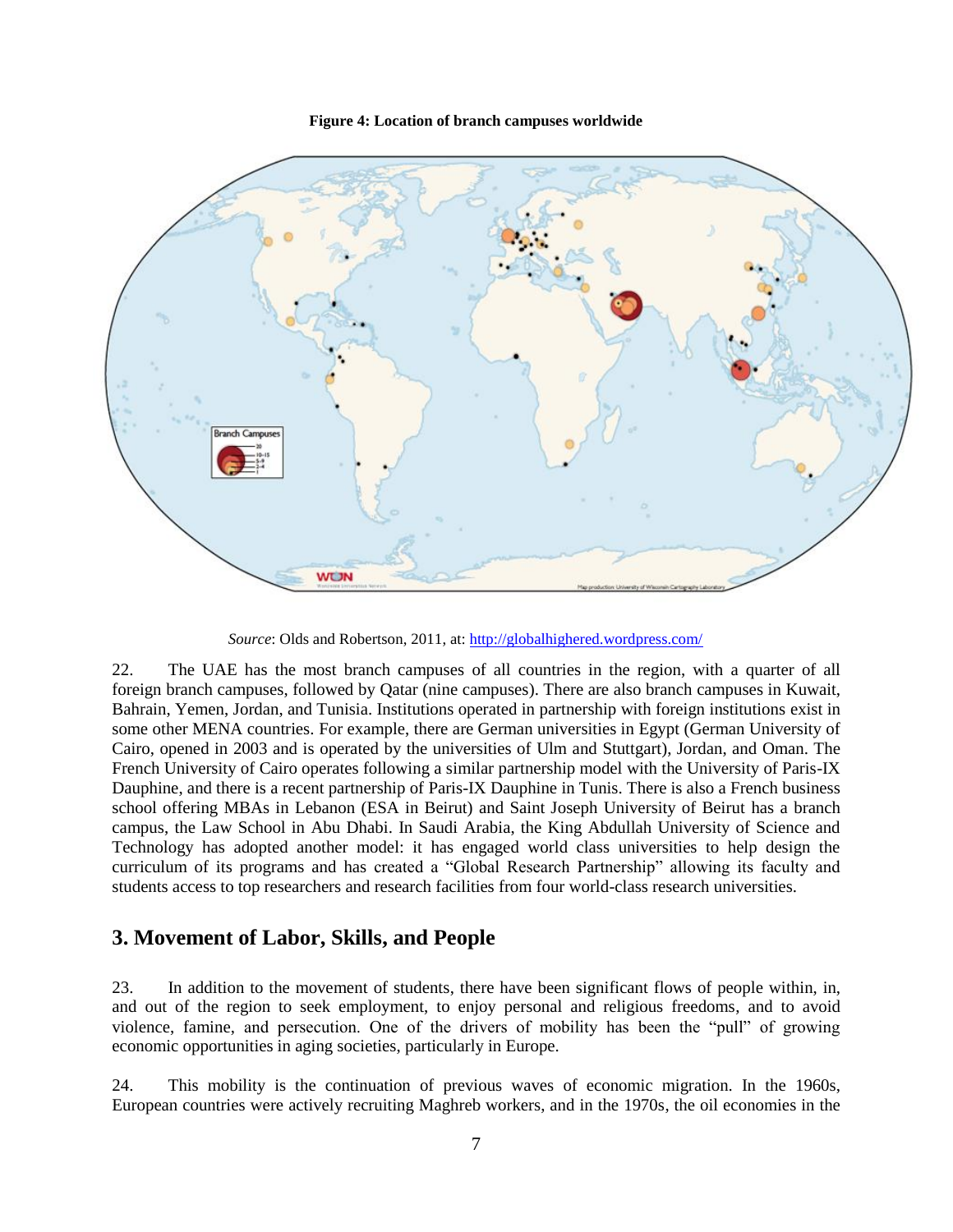Gulf countries absorbed (and until recently, continued to absorb) large numbers of skilled and low-skilled workers. For the region, this has had both positive and negative effects. On the positive side, remittances account for between 5 to 20 percent of GNP in some countries, and jobs abroad represent 6 percent of total domestic (MENA) employment. But some people from MENA countries have ended up socially marginalized in poor living conditions, experiencing long periods of unemployment and underemployment, and substantial health and income risks.

25. One assumption of managed migration has been the potential for better employment opportunities. In terms of the impact that migration can have on labor markets in MENA, a recent report (World Bank 2010a) based on data from Egypt and Morocco indicates that the outcomes are modest at best. To analyze this impact, it is important to look not only at the outflow of workers and whether they succeed in finding jobs, but also at the labor market decisions taken by those left behind, and in particular by households who receive remittances. In the case of Egypt, there has been a positive impact, seen mainly through the increase of females moving away from unpaid family labor. In both Morocco and Egypt, remittances increase the probability of self-employment, predominantly low skilled, suggesting that remittances might be used as capital to develop informal activities, providing employment flexibility.

### *3.1 Sources, Destinations, Characteristics, and Economic Activity of MENA Migrants*

26. There are 5.3 million MENA youths and adults who are "migrants" in OECD countries. Most are from Morocco and Algeria (1.5 and 1.3 million people, respectively). The other large source nations are Iran, (600,000), Tunisia, (400,000), and Lebanon, Iraq, and Egypt (300,000 each).

27. Overall, MENA migrants comprise 4 percent of the region"s total workforce. Some countries have a very significant proportion of the active population living or working abroad: Malta is the most striking example, with 56 percent of the active population outside the country. Other important "exporters" of human capital are Lebanon (24 percent) and Morocco and Tunisia (both over 10 percent). Many of those who have migrated are well educated; up to 35 percent of MENA migrants to OECD nations have higher education.

28. There are clear differences in the profiles of migrants from the Maghreb, Egypt, and the GCC. Migrants from the Maghreb tend to have lower levels of education, and their main destinations are France, Italy, and Spain. Better educated migrants tend to immigrate to Eastern Europe, the U.K., the U.S., and Canada; 50 percent or more of MENA immigrants in these countries have tertiary education. The higher skilled MENA migrants tend to come from Egypt, Iran, Kuwait, Palestine, Qatar, Bahrain, and Jordan, where between 45 and 50 percent of migrants have post-secondary school education. In contrast, less than 15 percent of the emigrants from Algeria, Morocco, Tunisia, and Malta have tertiary education.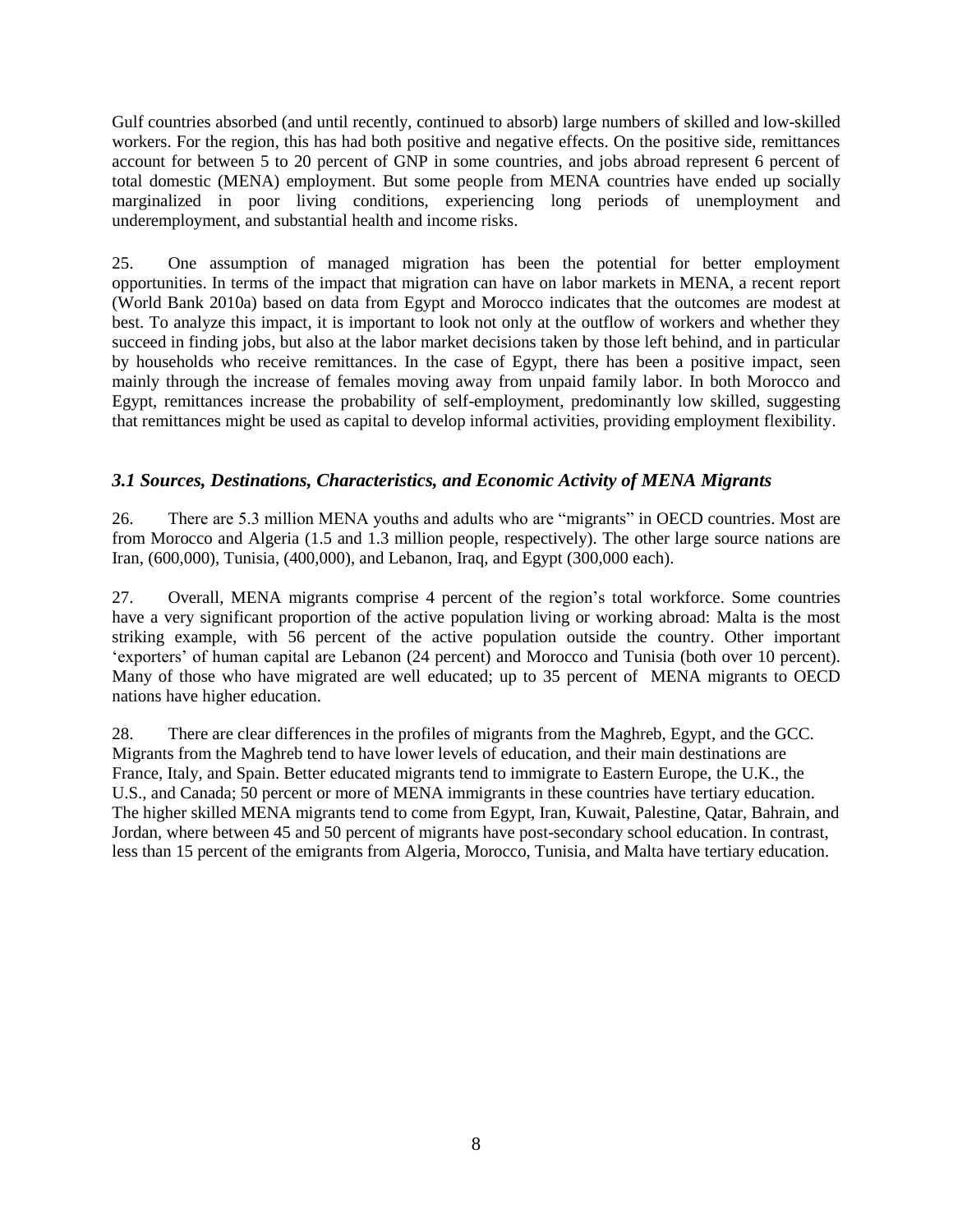

**Figure 5: OECD immigrant population, 15 years and older as a % of the total active population in the country of origin**

*Source: Author's calculation using OECD data*

29. The largest destination country is France, with 2.3 million migrants, followed by the U.S. with 800,000; and then Spain, Canada, Italy and Germany with 300,000 each. Other popular destinations are Australia, the U.K., Belgium, Sweden, and the Netherlands, each with approximately 200,000 migrants. The percentage of MENA migrants in relation to total migrant population in the destination countries ranges from 42 percent in France, around 15 percent in Sweden, Spain, Italy, Germany, and Belgium, to only 2.6 percent in the U.S.

30. On average, 55 percent of the migrants are men, most of whom have completed some education; 24 percent have tertiary education, 28 percent have completed secondary school, and the balance have primary schooling or less. This is similar to the educational profile of the foreign-born population in OECD countries. Most MENA migrants who leave their country of origin do so for long periods of time. Three-quarters of the current stock of immigrants have been abroad for ten years or more, and half of those for twenty years or more. This is independent of education level (see figure 6).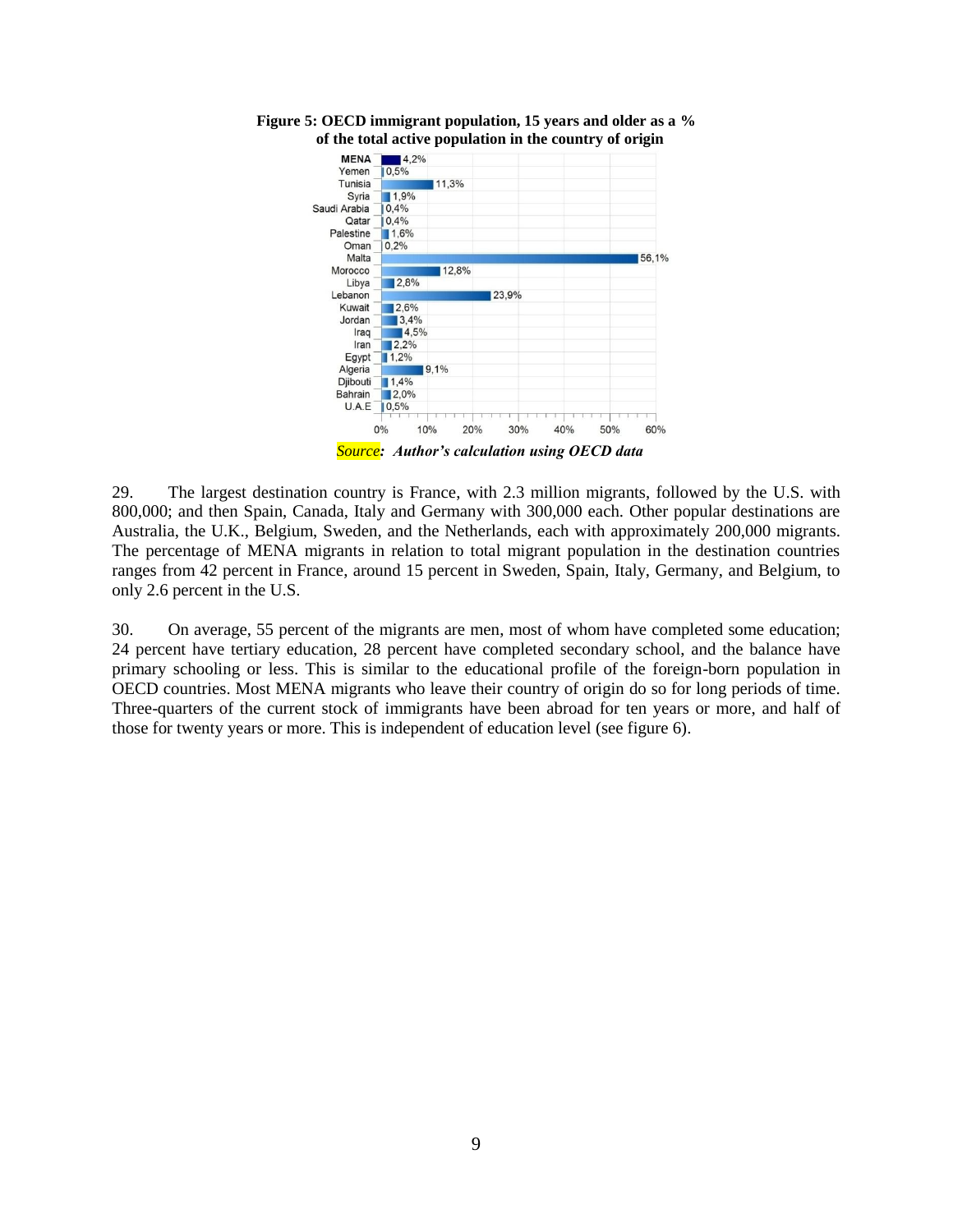

**Figure 6: Duration of stay and education level of the population 15 years and older from MENA in OECD countries**

*Source*: Author's calculation using OECD data

31. Despite their length of stay and their relatively high levels of education, many migrants are unemployed. Based on data collected in 2008-09, their overall unemployment rate is almost three times the unemployment rate for the population in the host country, and is higher for women than for men. Compared to all migrants, the MENA migrant unemployment rate is almost double that of the total migrant population, at 20 percent. MENA-born women have an unemployment rate of 57 percent, compared to 50 percent unemployment for the native-born and other (i.e., non-MENA) foreign-born women.

32. The more educated seem to be less affected by unemployment. Nine percent of those with tertiary education are unemployed, compared with 23 percent of those with primary education, and 15 percent of those with secondary education. Some destination countries offer better opportunities for employment, such as the U.S., the Netherlands, and Hungary, where unemployment rates are between 3.9 and 5.2 percent. Countries like Belgium, France, Turkey, and Ireland have high unemployment rates, between 22 and 28 percent. In Finland, a clear outlier, 48.5 percent of MENA migrants are unemployed. Migrants from Djibouti, Tunisia, Algeria and Morocco have the highest unemployment rates, around 20 percent.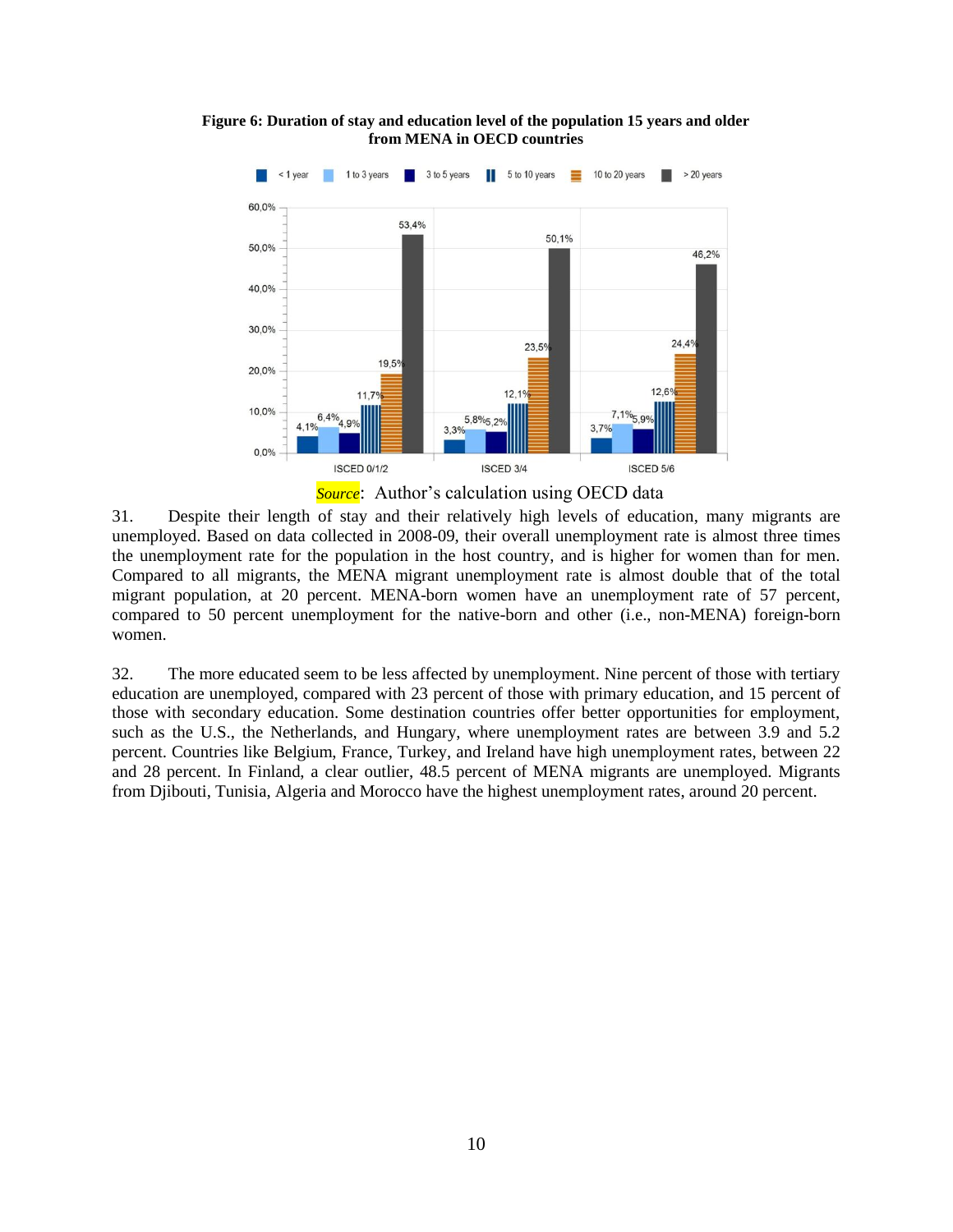

#### **Figure 7: Unemployment rate for MENA migrants 15 years and older in OECD countries by gender and level of education**

#### **Figure 9: Unemployment rate for MENA migrants by country of destination**



Source: Author"s calculation using OECD data

33. These demographic patterns may change as older migrants retire from the labor market and become less attached to the host country. There may also be changes as larger numbers of international students graduate and stay for shorter or longer periods. Both trends will be shaped by local and global economic and social factors, but both can be influenced by government policies on access to post-student employment, residency visas, and portability of health benefits and social security. They can also be influenced by actions of governments in the home countries to induce skilled and successful scholars and

#### **Figure 8: Unemployment rates of native born, total foreign-born and MENA natives in OECD countries by level of education**



**Figure 10: Unemployment rate for MENA migrants**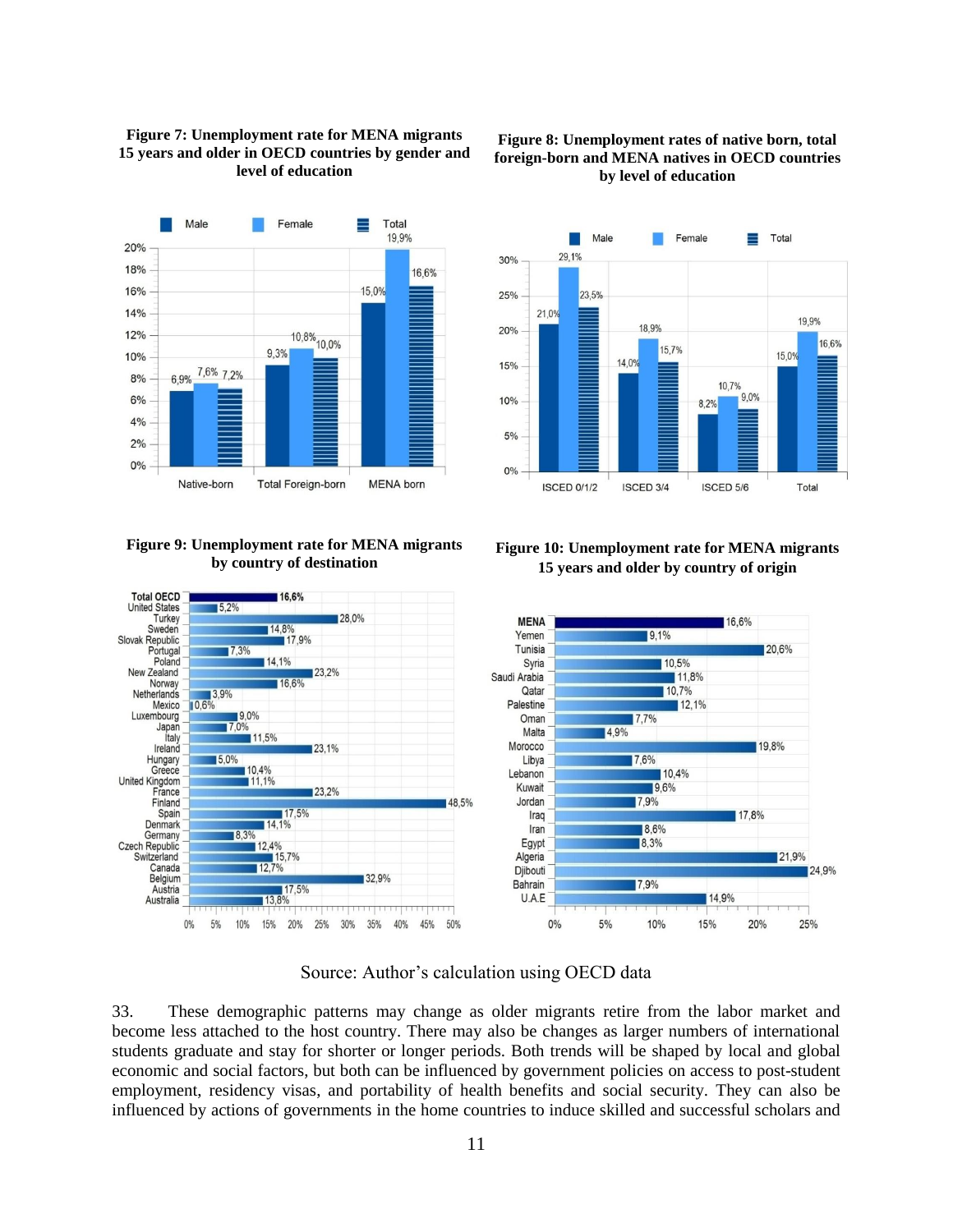researchers to return home. A recent set of country case studies that include Tunis and Egypt concluded that returnees make a more positive economic impact when their acquired skills are recognized at home, when they are attracted rather than compelled to return, and when they return after a period of time that is sufficient to accumulate capital and expertise that can be applied at home (Sabadie et al, 2010). All of these are amenable to policy action by governments and can be important elements in a nation"s human development policy to clear the pathway for easier movement of skilled people between economies.

#### *3.2 The Interaction Between Mobility and Skill Formation*

34. The number of emigrants from MENA is larger than the number of international students, which is understandable given the differences in the base populations, but the size of the active skilled MENA workforce engaged outside the region underscores the importance of looking at the policy framework in a coherent and systematic way. There are important interactions between the formation of skills and competencies, the acquisition of credentials and qualifications and where and how those skills are applied. These include the quality of education, the ease with which credentials are recognized in different countries, the role of international partners, and the incentives to study and work in the region and elsewhere.

35. This is not an issue for MENA countries alone. Competition between countries to attract highly skilled workers has intensified in recent years, as reflected in the latest migration policy trends (OECD, 2005; World Bank, 2011). OECD member countries increasingly promote cross-border student mobility as a way of attracting a skilled workforce and building or maintaining capacity for a knowledge-based society. Students who study abroad remain there for quite some time. For example, 75 percent of Chinese students who studied abroad between 1978 and 1999 had not returned to China any time soon after graduation. (Iguchi, 2003).

36. One of the "push" factors behind the outflow of students and migrants is the relative weakness of the local labor market. Economic growth in MENA countries has not been enough to absorb the increasing labor force. Excessive GDP volatility, the dominance of public sector employment, over dependence on oil revenues and low value-added products, and weak integration into the global economy have all depressed opportunities. This macro scenario, coupled with mismatches between labor supply and demand, very slow school-to-work transition, and low quality and relevance of post-basic education and training systems, has resulted in high rates of secondary school dropouts, with many entering the labor force with low basic skills. But despite their relative advantage in the labor market, unemployment rates for university graduates are as high as 40 percent in some countries. Higher education also increases aspiration levels, and if local economies cannot offer educated people opportunities, those people are more likely to migrate to economies where their skills can be fruitfully applied (Sabadie et al, 2010).

37. Notwithstanding the current limits of the local economies, the longer term economic and social futures of countries in the MENA region depend in part on a coherent strategy framework for education, skill development, and labor mobility. One element in such a framework is cross-border tertiary education, or the internationalization of tertiary education. Countries promote cross-border education because their economies and labor markets are globalized, and to be competitive they promote internationally competent workers with internationally recognized qualifications (OECD,2004a).

38. Cross-border tertiary education can take several forms, such as students (and teachers) travelling to study (teach) in foreign countries; educational institutions partnering with foreign institutions to offer joint educational programs or degrees; educational institutions operating campuses abroad; and educational courses being supplied across borders through e-learning or distance learning (Knight, 2003 and 2005; OECD, 2004a). All forms of cross-border education can be delivered under a variety of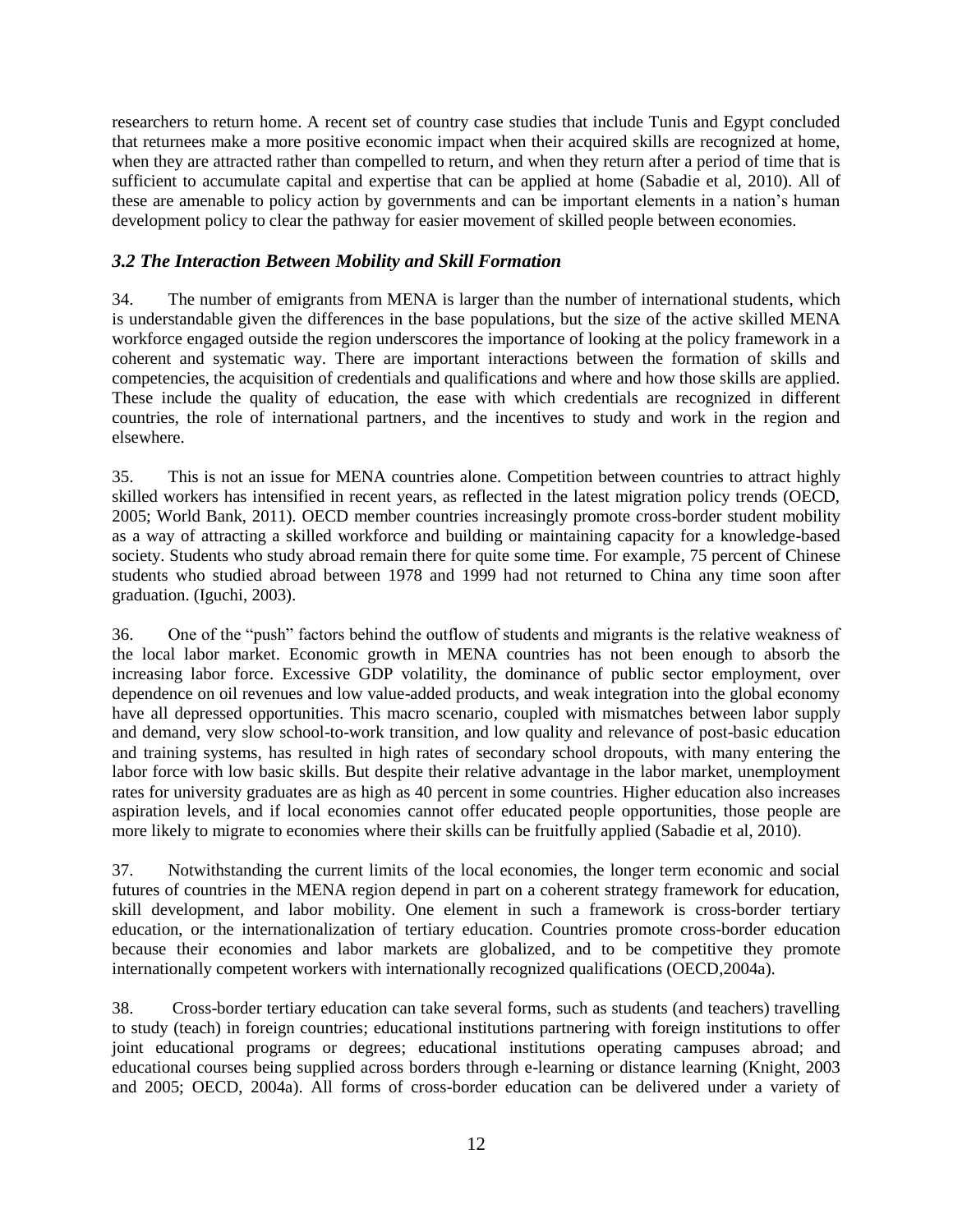contractual arrangements: e.g., via development aid, not-for-profit partnerships, and trade (OECD, 2004a).

39. A key driver for internationalization is demographic trends; many nations in MENA have large young populations whose demand for higher education is increasing. Some nations face significant domestic constraints on public expenditures for education and are struggling to provide a good quality higher education for increasing numbers of students. Internationalization can be a cost-effective alternative to increase domestic provision, especially if it attracts foreign expertise and private capital.

40. As well as providing opportunities for skill formation and meeting domestic demand, internationalization contributes to the efficiency of tertiary education systems in research, and by extension, to the national innovation capacity (OECD, 2008). The international mobility of academics and students yields important benefits in terms of research and development, as it enhances knowledge flows, stimulates new ideas, develops cooperation for joint research and fosters innovation. Attracting foreign researchers is a way to improve local capacity and develop research cooperation programs between institutions.

41. From an individual"s perspective, increased opportunities to migrate make cross-border tertiary education attractive. Holding an internationally recognized qualification increases an individual"s access to a wider range of economic and social communities.

## <span id="page-14-0"></span>**4. Six Benefits of a MENA Framework for Cross-border Higher Education**

42. There are six significant advantages for MENA countries to develop, adopt or refine their higher education and migration policies in a systemic and comprehensive manner.

### *4.1 Capturing Higher Education Revenue*

43. International higher education students generate significant fiscal transfers between nations. They carry government and private scholarships, and many are fully or partially self-funded and thus carry private capital to other nations. The outflows may not be substantial, but for recipient institutions foreign fee paying students are an important source of revenue, and as with any exporting industry this has important trade value. For instance, in Australia education has become a key exporting sector, with fees from international students amounting to 15 percent of total income of many public higher education institutions. In New Zealand, fees accounted for 13 percent of total revenue of all higher education institutions in 2004 (OECD, 2008).

### *4.2 Expanding Economic Impacts*

44. In addition to generating tuition revenue, international students make a contribution to the wider economy. There is a substantial multiplier effect through expenditures on transport, housing, associated tourism, and the like. The total impact can be significant in smaller economies. For example in New Zealand, education has become the third largest export sector, with NZD 2.2 billion in revenues in 2004 (OECD, 2004a). In the U.K., international higher education students generate £ 5.3 billion in tuition fees and other spending in the local economy (U.K. Higher Education International Unit, 2010). Within the MENA region, the Jordan 2020 Strategy identified "Exporting Higher Education" as an area of potential job growth and revenue generation. Countries that are already attracting considerable numbers of foreign students, like Jordan, Egypt, and Lebanon, could develop internationalization strategies to increase the volume of international students.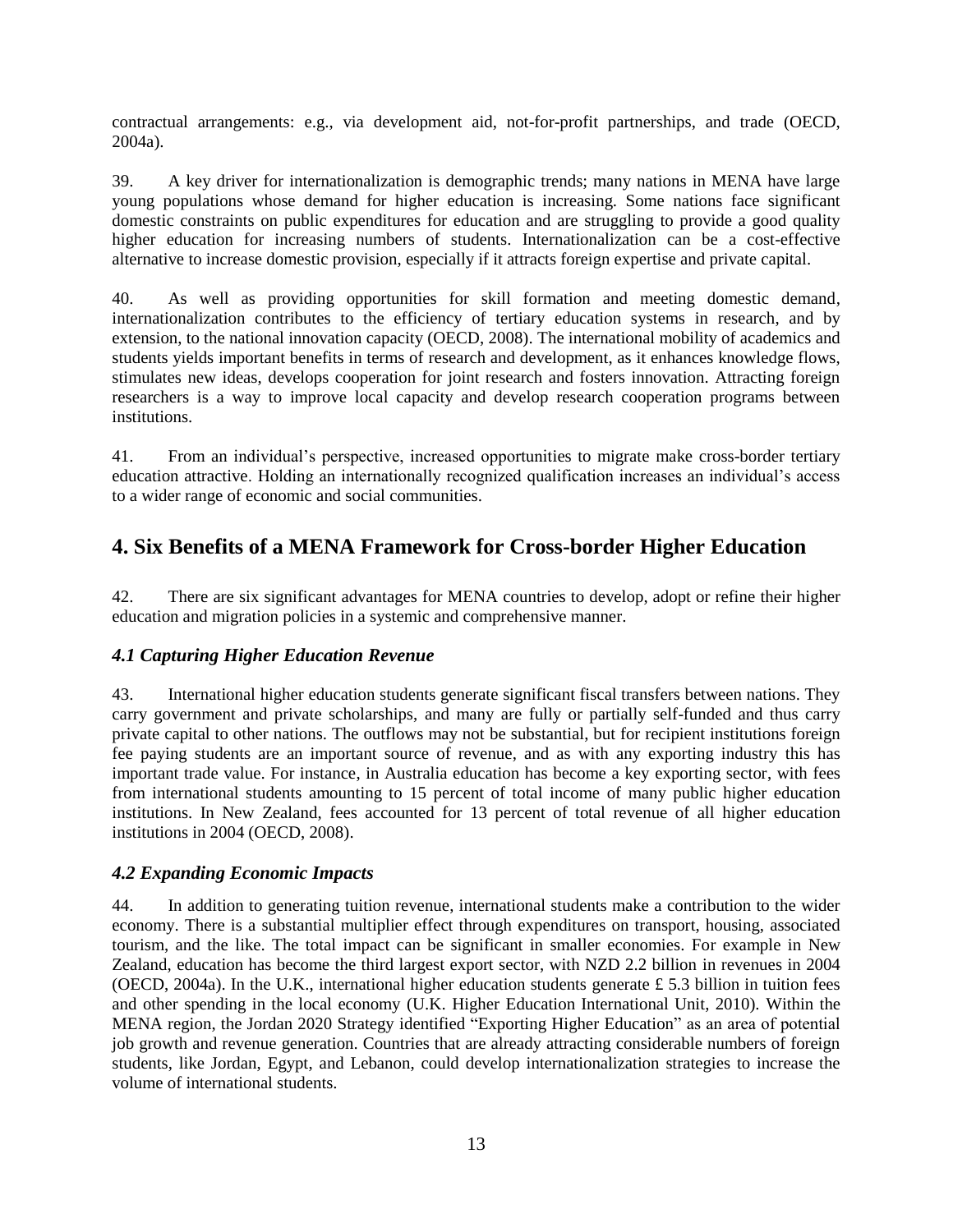### *4.3 Expanding Access to Tertiary Education*

45. Access to more university placements and to a wider range of programs needs to increase for economic and social reasons. For most MENA countries, the expansion of tertiary education has been mainly at the university level. There is a need to expand other forms of post-secondary education that can be more responsive to job markets and emerging technologies and that can act more quickly than conventional university programs.

46. Aspirations for post-secondary school education are also increasing and fuelling the need for greater access, as economic development has increased the size of the middle class. In some cases, like in Egypt, local universities are already overcrowded and are struggling to handle the increase in enrollments.

47. Cross-border education can reduce the infrastructure cost to the state of increasing the supply of public education and can be a cost-effective way of diversifying the programs available to local students. It can also attract foreign direct investment and may attract domestic investment if the policy framework is amenable to private provision of education.

48. However the financing of studies abroad can be a constraint. Countries interested in sending students abroad need to develop financing schemes favorable for students with high academic merit. To bridge inequity gaps that may occur from differential abilities to pursue cross-border tertiary education, means-tested scholarships and/or loans have the potential to widen participation to those less able to afford education abroad.

### *4.4 Increasing the Variety and Relevance of Tertiary Education*

49. Increasing access and participation also increases the size of the cohort group making the transition from education to work more difficult when the economy is weak and when the alignment between education and work is poor. Cross-border education can offer students study opportunities that are more attuned to emerging needs in the labor market than those available in domestic institutions. Partnerships and faculty exchange arrangements can help domestic institutions adjust course offerings to become more relevant to the regional economy or national capacity development strategies. Countries with limited tertiary education systems are able to emulate OECD countries such as Luxembourg or Iceland, which have traditionally used cross-border mobility to complement domestic capacity.

50. Some countries have the overall capacity to meet domestic student demand, but not necessarily in the fields of individual preference or in the fields most relevant for the country"s economic development. This can lead to labor shortages in some areas, like engineering.

51. Cross-border education can help increase domestic educational capacity more rapidly than strategies that rely on local capital or local human resources, which are often either insufficient or engaged in other sectors of the economy.

52. In a globalized economy with new skills constantly in demand, it can be very cost-efficient to develop cross-border education to take advantage of the newest technologies and programs available in developed countries. The employability of MENA citizens abroad is often constrained by skill level much as it is at home. Sound policies on internationalization of higher education could help MENA countries improve the quality and relevance of their higher education systems, open opportunities for better skills development, and improve high skilled labor migration.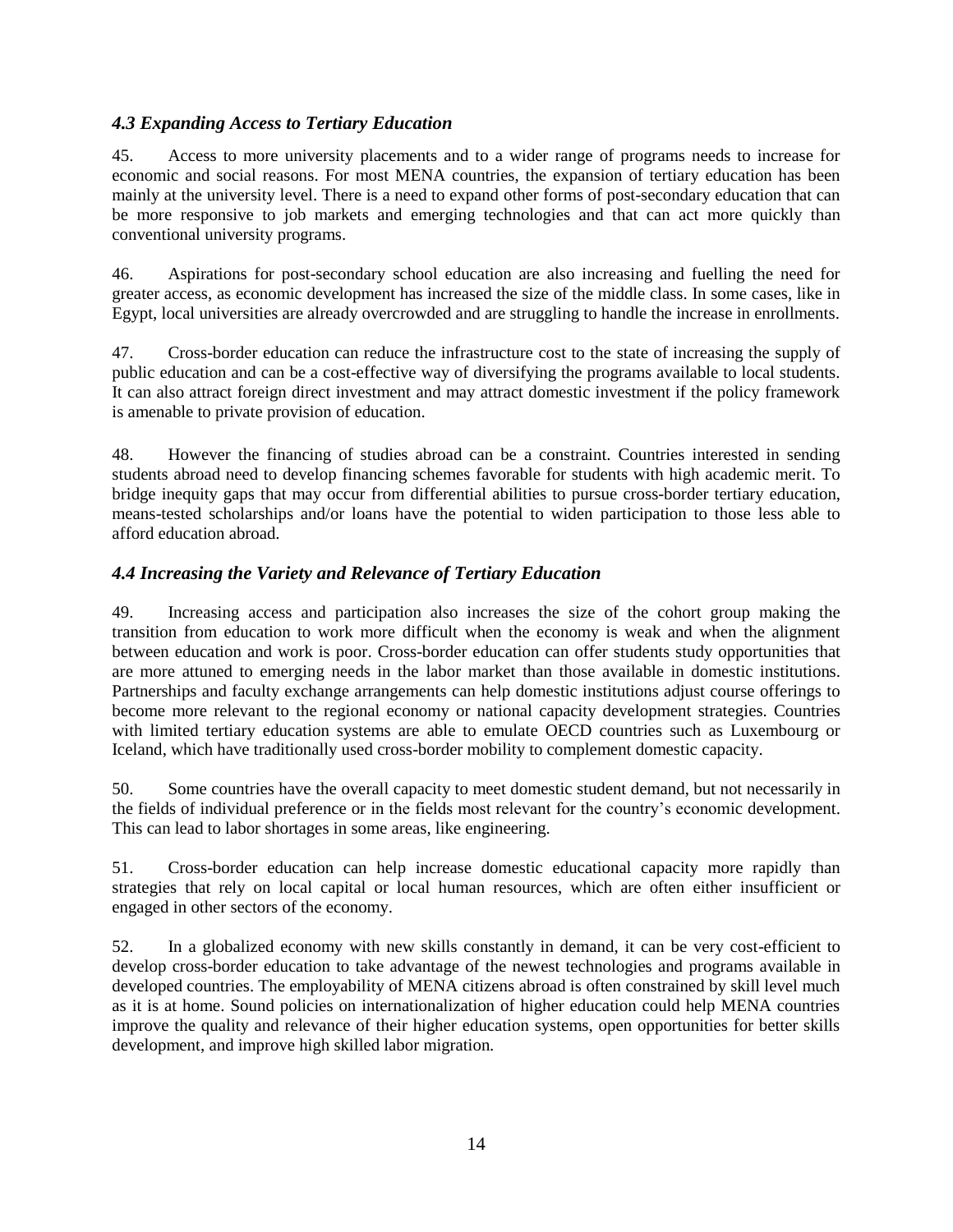### *4.5 Improving the Quality of Tertiary Education*

53. Most MENA countries face problems meeting international quality standards in domestic tertiary institutions. In particular, many MENA countries do not have sufficient researchers or tertiary level faculty, and some lack the financial resources to attract and retain the best academics or to provide competitive teaching and research facilities. Compared to those in developed countries, MENA higher education institutions are less engaged in international knowledge networks and generally have less experience and capacity to innovate. Cross-border education may offer a partial answer to these problems.

54. Expanding and improving the quality of the tertiary education sector requires a critical mass of high quality academics and researchers. When this is not available domestically, cross-border educational strategies can help. For example, MENA faculty members and post-graduate students can study abroad to obtain higher qualifications or develop their competencies before returning to the academic sector in their home country. In addition, policies that simplify or ease residency requirements, provision of health insurance, and funding of academic research opportunities can attract foreign faculty.

55. Mexico, for example, has used academic mobility strategies to improve the quality of its higher education. Between 1996 and 2002, the proportion of Mexican full-time academic staff with a degree more than doubled, from 30 percent to 65 percent, through the "Institutional Enhancement Integral Programme" (PIFI), aimed at recruiting higher qualified faculty and promoting study abroad opportunities, especially at the doctorate level.

56. Program and institutional mobility can improve the quality of domestic educational provision. Foreign programs delivered at local institutions or foreign institutions operating in the country can offer students a better education or training than some domestic institutions. At their best, such programs link developing countries with cutting-edge knowledge and assist in training an effective workforce as well as faculty for the domestic system. Finally, partnerships or foreign programs may also help develop the infrastructure for more efficient teaching and research and ultimately create a more effective and costefficient organization of the higher education institutions and sector.

#### *4.6 Strengthening Research and Development*

57. International mobility of academics and students yields important benefits in terms of research and development, as it enhances knowledge flows, stimulates new ideas, develops cooperation for joint research, and fosters innovation. Linkages between higher education institutions and other actors such as private firms and research centers help to develop innovation systems. Attracting foreign researchers improves local capacity and enhances research cooperation between institutions. Countries such as Korea fund scholarships to undergraduate engineering students studying abroad to increase networking in technical fields and to develop cooperative programs concerning the latest technology. Countries such as Australia, the U.S., Switzerland and the U.K. actively seek international students to improve local research capacity.

## <span id="page-16-0"></span>**5. Managing the Risk of Talent Loss**

58. While there are significant benefits from a more systematic approach to cross-border higher education, there are also some risks from adopting policies that open a valued cultural institution more widely. The most widely discussed risk is the loss of talent as the better educated often move to more rewarding environments. This risk also attracts the most political attention because it is immediate and noticeable.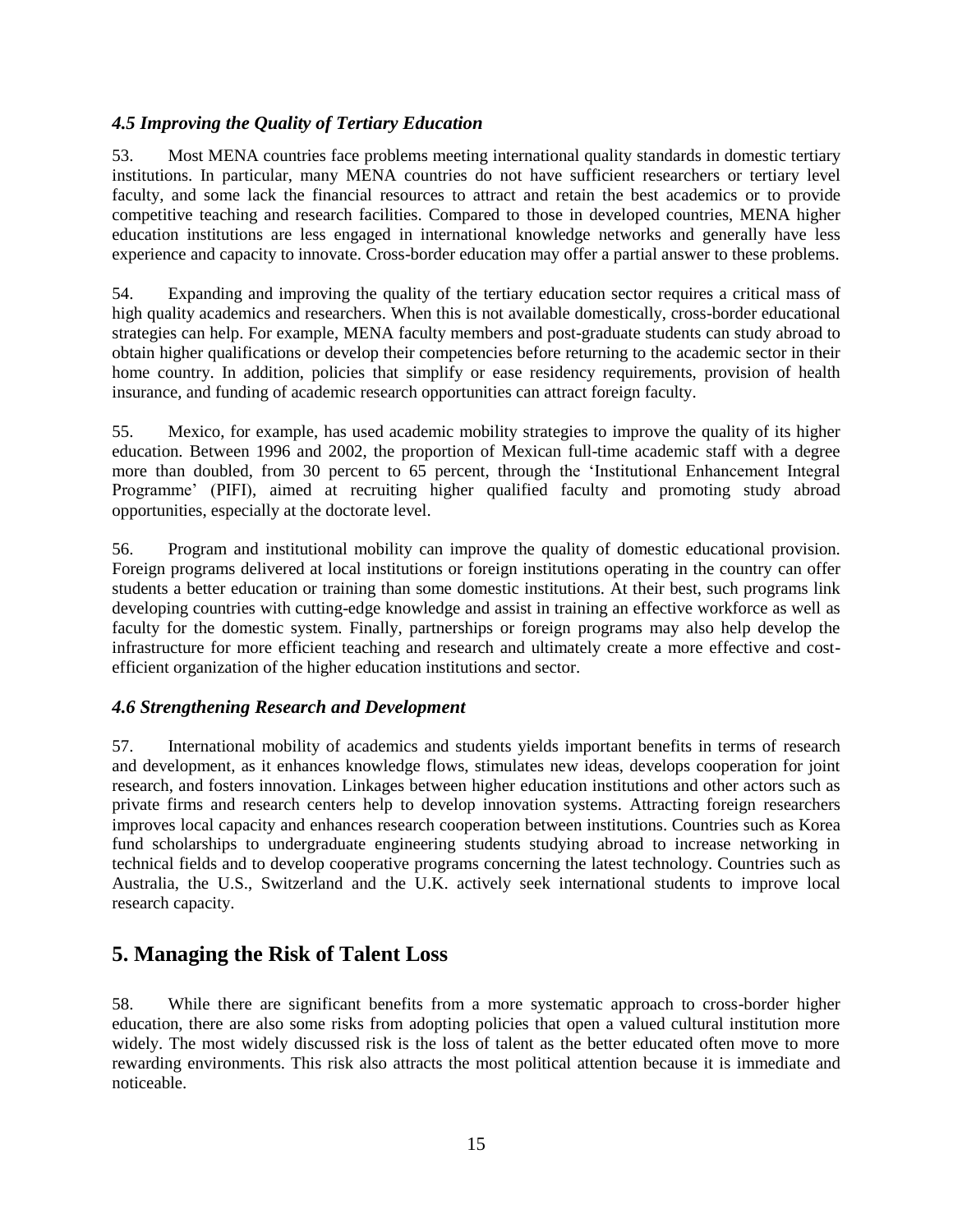59. Nations can lose talent regardless of cross-border education. The global mobility of the highly skilled occurs as a result of factors as diverse as career strategies, war, and political, ethnic, or religious persecution. But cross-border higher education is a powerful catalyst for long term movement. Globally, people studying outside their own country for advanced degrees, especially at the doctoral level, tend to stay abroad. This is most evident in the U.S., where more than half of all foreign doctorate-holders in science and engineering stayed for at least four or five years after graduation (Finn, 2003). The mobility of highly skilled people is a complex policy issue with questions of freedom of movement and individual pursuit of opportunities as well as economic issues. On the cost side, the home country loses the human capital (and productivity) of highly skilled people, and, if the education was financed with public funds, the public investment in their primary, secondary, and tertiary education. On the benefit side, highly skilled diasporas contribute to the economy through investments, remittances, and the links that foster trade, innovation and knowledge transfer.

60. Globally, remittances to developing countries were valued at \$325 billion in 2010 and are more than twice the value of official development aid (World Bank, 2011). The inflow of remittances to MENA was over \$35 billion in 2010, a 6 percent increase over 2009. Lebanon (\$8.4 billion) and Egypt (\$7.7 billion) were the dominant recipients in the region. While there is no clear evidence that skilled diasporas always contribute significantly to economic growth in the countries of origin (ILO, 2003), the scale of remittances and the size of the skilled diaspora have encouraged increasing numbers of nations to engage their diasporas as capacity builders.

61. The internationalization of labor markets sometimes leads to claims of "brain drain," or the "emigration of skilled and professional personnel from developing countries to developed nations" (Miyagiwa, 1991). The concept originated in the 1960s and one of its weaknesses is that shifts attention from the underlying causes of movement of skilled people to the movement itself. Clemens (2009) argues that skilled professionals leave countries where living conditions are harsh, where training opportunities and working conditions are poor, and where there is a lack of political stability. They are also attracted by salaries, career prospects, living conditions, and educational opportunities for themselves and their families.

62. The policy frameworks of higher education, immigration and labor intersect here. They share the constellation of "push and pull" factors that promote cross-border mobility. The factors that "push" and "pull" individuals to study overseas them are much the same as those attracting skilled and unskilled workers to labor markets in those countries. They include capacity constraints and bottlenecks in domestic provision of higher education, economic returns, and wider opportunities.

63. What distinguishes cross-border study is that it is seen as an enabler of population loss or "skill flows" (Clemens 2009) even when immigration is not the initial motivation to study abroad. Skill flow can be the result of incentives to lure international students to stay. The demand for skills in a knowledgebased economy and aging populations leads governments to offer easier long term access to labor markets and residency.

64. Some nations have capitalized on their diaspora beyond remittances by encouraging successful citizens to return and invest in the home economy (e.g., India; Lee et al, 2006, cited in Clemens, 2009). These returned citizens bring with them savings, skills, raised expectations and familiarity with wellfunctioning political, social, and market institutions. China encourages students to return home through special financing to launch science and technology initiatives and business startups. China also helps citizens with children"s education, housing, and jobs for spouses. On a smaller scale, Switzerland has mobilized its diaspora by creating an online network to promote scientific exchanges and by attracting scientists to return with fast track career opportunities.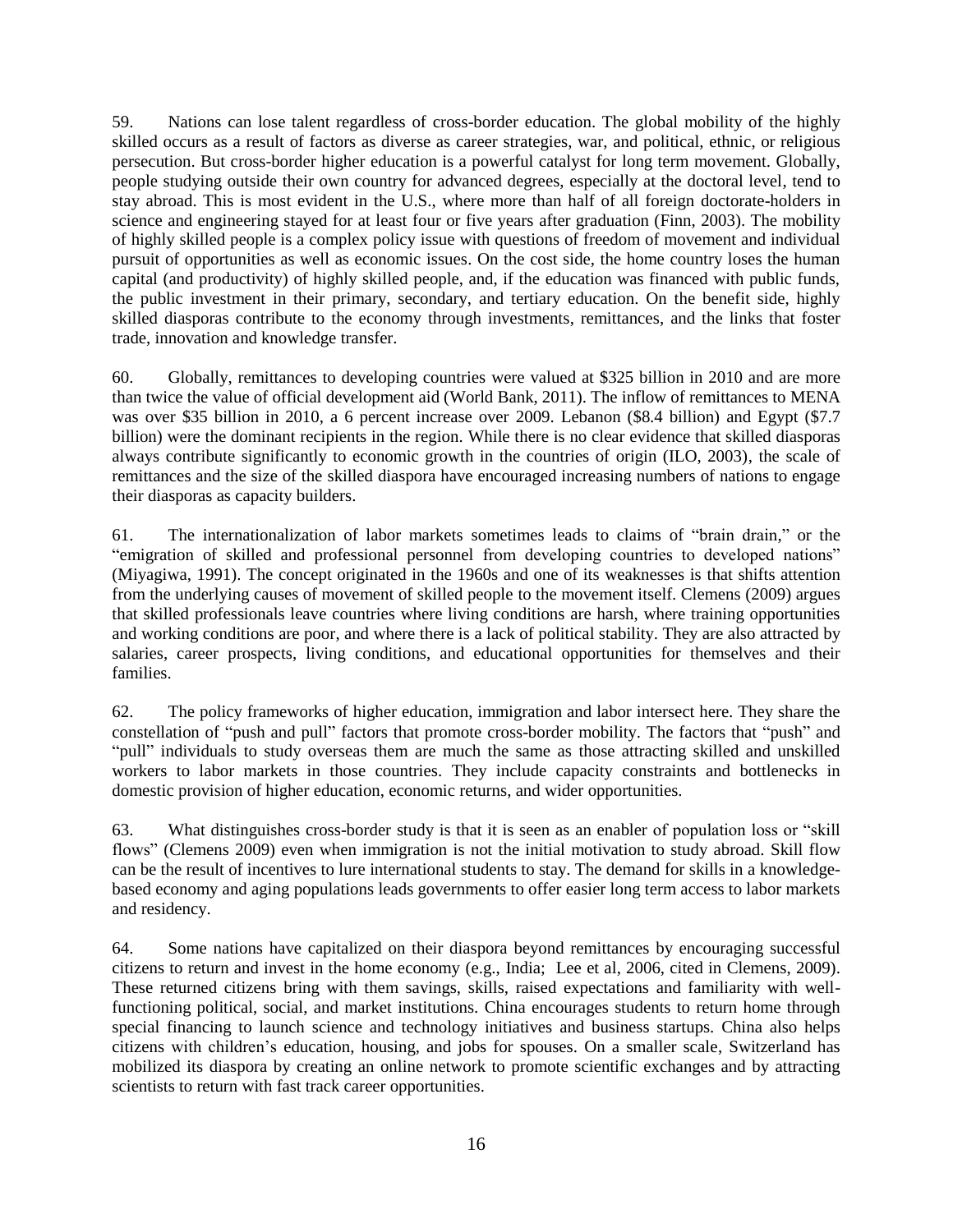65. Much of the concern about the loss of talent has focused on China and India where those studying abroad are still less than 5 percent of the student population. Tunisia and Lebanon have 20 percent of tertiary enrollments abroad, which increases potential skill loss. There are also consequences for the domestic higher education sectors that are losing able students and the intellectual and fiscal resources they would attract or bring with them. McKenzie and Rapoport (2006) show that the prospect of large numbers of students emigrating from Mexico tended to diminish investment in education. Conversely and on a different scale, Chand and Clemens (2008) cited in Clemens 2009 show that emigration of workers from Fiji increased investment in higher education there. It seems that when the likely destinations have skill-based immigration policies, demand for education at home, and hence investment, tend to increase. Given the proximity of MENA countries to Europe, and the demographic trends, there are many opportunities for skilled MENA migrants to join international labor markets. Clearly, the critical factor is the quality and relevance of the skills that potential immigrants develop through tertiary education.

## <span id="page-18-0"></span>**6. Maximizing Benefits through Stronger Quality Assurance**

66. Cross-border higher education can have both positive and negative impacts on the quality and relevance of national higher education. Effective, transparent QA mechanisms, including certification and accreditation procedures for cross-border education, will maximize the benefits for students, programs, and/or institutions and national systems as a whole. An important challenge for policymakers in MENA when introducing cross-border tertiary education is to ensure that QA and institutional accreditation are in place. The growth in student mobility and program and institution mobility require transparent systems for recognition of institutions and qualifications. Both will strengthen accountability of higher education institutions. Developing stronger accreditation systems will link MENA institutions more closely with international standards as regional QA systems tend to adopt common standards. Individuals also benefit if the processes for recognition of qualifications are easier to navigate and are fair, reliable, and transparent. This is true regardless of location and where the skill was acquired.

#### *6.1 Who Benefits from Accreditation of Institutions and Programs?*

67. Accreditation benefits students, parents, employers, the public, and the institutions and programs themselves. Students benefit because accreditation means that the knowledge and skills in their program of study are those necessary for professional practice or for graduation. It also helps them and their parents choose between institutions and invest prudently in programs of an acceptable quality.

68. Employers benefit because students from accredited programs are more likely to have the skills and capabilities needed for specific roles. This makes recruitment easier and more reliable, and reduces on-the-job training costs.

69. The general public, as taxpayers and as users or consumers of services from educated people, benefit because their taxes are used in reputable programs and because service providers such as doctors and accountants have reached a minimum standard.

70. Accreditation benefits institutions by encouraging self-evaluation and by benchmarking that evaluation against recognized standards identifying areas for improvement. Combined, these acts also enhance the reputation of the institution. Accredited institutions use their status and reputation to recruit and retain students and faculty. Their status will often give them access to government funds and grant competitions and help them attract private support.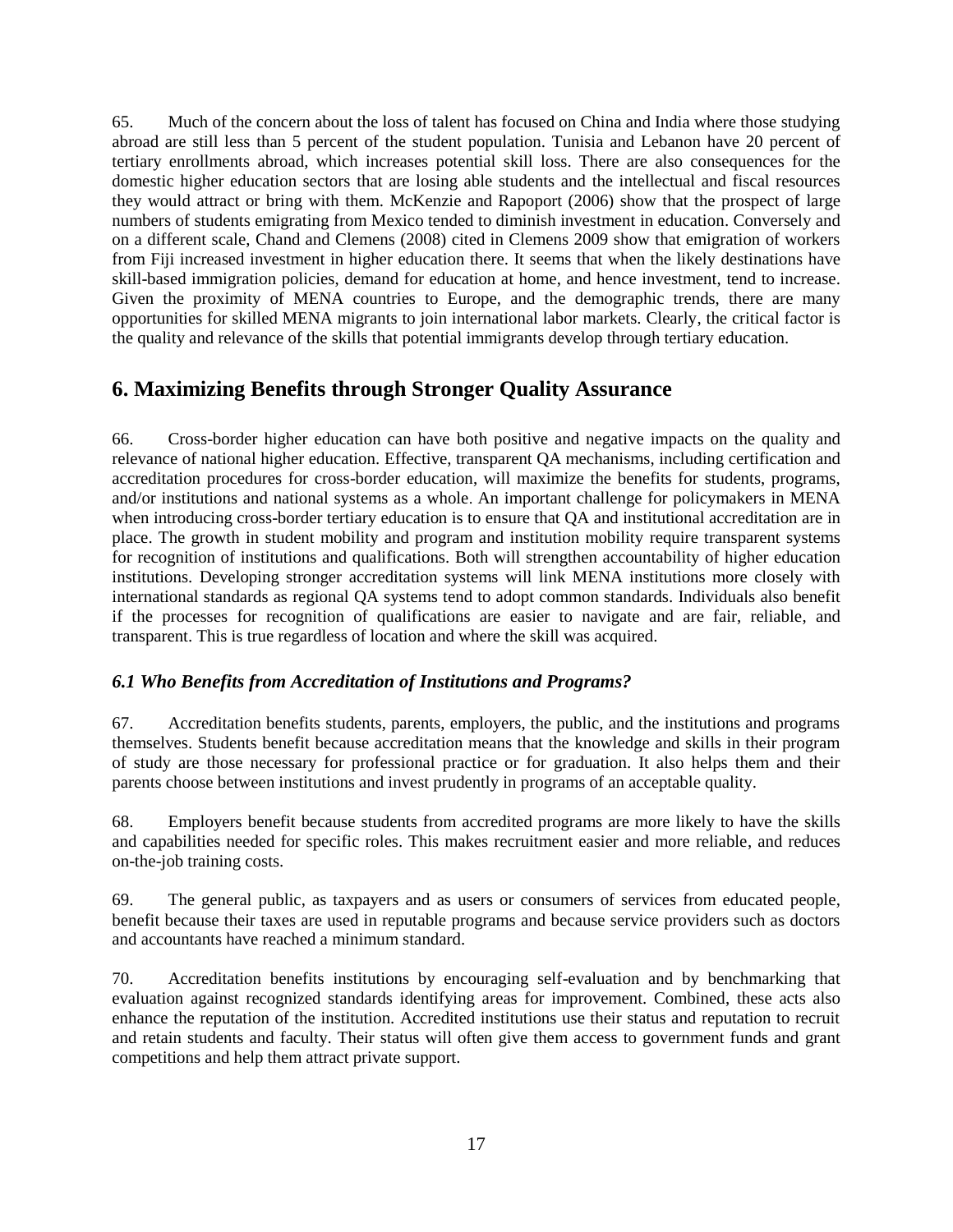71. Institutions can also use accreditation standards to monitor what they do and ensure they maintain or enhance quality. They can also use the standards and the accreditation process to illustrate to the public and the government that they are operating effectively and efficiently. It is a powerful form of accountability.

72. In the case of MENA nations with significant numbers of skilled and educated citizens living and working in other nations, accreditation may increase the likelihood of their credentials being recognized in the host nation. This will benefit the individual by increasing opportunities and reducing "underemployment." It will benefit the host nation by easing skill shortages and it will benefit the home nation by lifting higher education standards as local programs are calibrated with global qualification requirements. These benefits flow to the general population in the form of better services and a more highly educated population.

#### **Box 1. Functions of Accreditation**

- Attests that an institution or program meets explicit and public standards;
- Helps students choose institutions and protects their interests;
- Guides the allocation and distribution of public resources;
- Stimulates a culture of self-improvement and peer review to maintain and raise standards;
- Provides a basis for the transfer of credits between programs and institutions;
- Aligns programs with the requirements for professional certification and licensing;
- Establishes the standards or criteria for the regular review and revision of programs of study; and informs the accounts; and
- Involves the academic community in evaluating and improving the work of the institution.

73. QA processes can also assist countries that decide to use cross-border tertiary education to build capacity to ensure that the foreign institutions and providers deliver robust programs in line with national needs. In this respect, establishing transparent and clear QA and accreditation frameworks for national and foreign institutions is vital.

74. National QA systems monitor the quality of higher education within the country and delivery across-borders and are essential for establishing institutional credibility. The lack of comprehensive frameworks for coordinating various initiatives across countries, together with the diversity and unevenness of QA practices and organization at the national level, generate gaps in the QA of higher education provided across borders. This makes students and other stakeholders more vulnerable to lowquality provision. The issue is even more complex for online delivery across borders.

#### *6.2 Cross-border QA*

75. Cross-border modes of delivery in higher education raise quality issues and require better systems of consumer protection (OECD, 2004b; OECD, 2005). Most national systems of QA and accreditation focus on the quality of domestic programs delivered by traditional institutions. They are often grounded in national legal structures and codes of practice that are based on in-person, same-time provision. Agencies and governments need to learn about different institutional models and systems of cross-border delivery, especially virtual education, and the features that make them effective to ensure that local standards and QA processes recognize and validate innovative practices.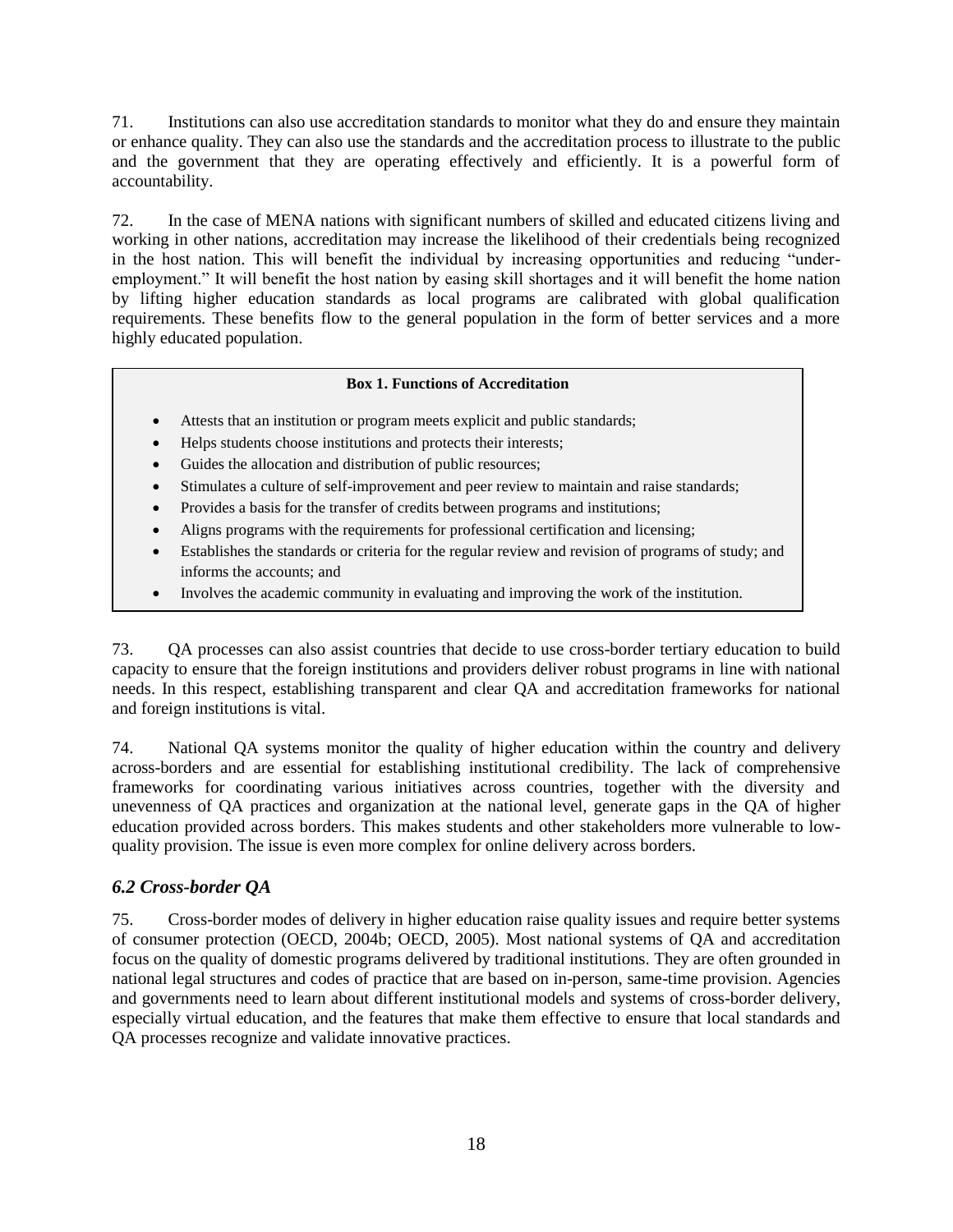### *6.3 Global Convergence of QA Standards and Processes*

76. There are national and international initiatives to improve QA, accreditation, and recognition of qualifications of cross-border provision. An example is UNESCO/OECD"s "Quality provision in crossborder higher education" guidelines<sup>1</sup> which aim to protect students against misleading information and low-quality provision and to make qualifications readable, transparent and stronger in their international validity and portability. These are non-binding, however, and need to be enforced through national and accreditation bodies, and by national regulations.

77. The European Standards and Guidelines (ESG) for QA are a response to demands from governments, society, and higher education institutions for "mutually acceptable mechanisms for the evaluation, assurance and certification of quality" (EUA, 2010a). The ESG were developed to be applicable to all QA agencies in Europe, irrespective of structure, function, and size.

78. To increase the value of the guidelines and to promote greater transparency, the participants in the Bologna Process established a European Quality Assurance Register to allow all stakeholders and the general public open access to objective information about trustworthy QA agencies following the guidelines.

79. This could extend the reach of the guidelines past the European Higher Education Area and have a significant impact on the development of national systems of QA. The question for MENA nations is whether to join in this convergence process or to seek to improve comparability by different means. The choice is complicated by the presence of many U.S. aligned branch campuses following accreditation processes that are less dependent on government actions and more closely grounded in peer review and self-regulation.

### *6.4 The Particular Case of Branch Campuses*

80. The array of transnational higher education arrangements in the MENA region creates some confusion. There are branch campuses, academic partnerships, and single discipline schools, like Cornell Medical and the self-styled New York University "portal." There are also other variants: franchises, multiple school campuses, joint degrees, and dual site and mixed mode programs. There are also many terms used to describe the different models. Creating a taxonomy of these models and studying the different incentives used to attract leading universities to the region are important research topics that go beyond the scope of this paper. In general, the modalities found in the region range from partnerships based on mutual agreements to commercial arrangements such as joint ventures and franchises. Table 1 describes the different types of agreements with examples from MENA and elsewhere (modified from Kataoka, unpublished).

| <b>Type of</b><br>Partnership | <b>Examples</b>  | <b>Description</b>                                                                 |
|-------------------------------|------------------|------------------------------------------------------------------------------------|
| <b>Branch</b>                 | <b>Education</b> | Education City is an educational district on the outskirts of Doha that houses     |
| campuses of                   | <b>City</b>      | educational institutions including schools, research centers, university campuses, |
| overseas                      | (Qatar)          | and an equestrian center. Education City's multi-institutional campus has branch   |
| universities                  |                  | campuses from U.S. universities, including Virginia Commonwealth University,       |
| <i>(agreement</i> )           |                  | offering a Bachelor of Fine Arts; Weill Cornell Medical College, offering 2 and 4  |
| between the                   |                  | year medical programs; Texas A&M University, offering bachelor's and master's      |
| host                          |                  | degrees in science programs; Carnegie Mellon University, offering undergraduate    |
|                               |                  |                                                                                    |

**Table 1. Description of partnerships associated with branch campus education worldwide**

<sup>1</sup> Se[e www.oecd.org/edu/internationalisation/guidelines.](http://www.oecd.org/edu/internationalisation/guidelines)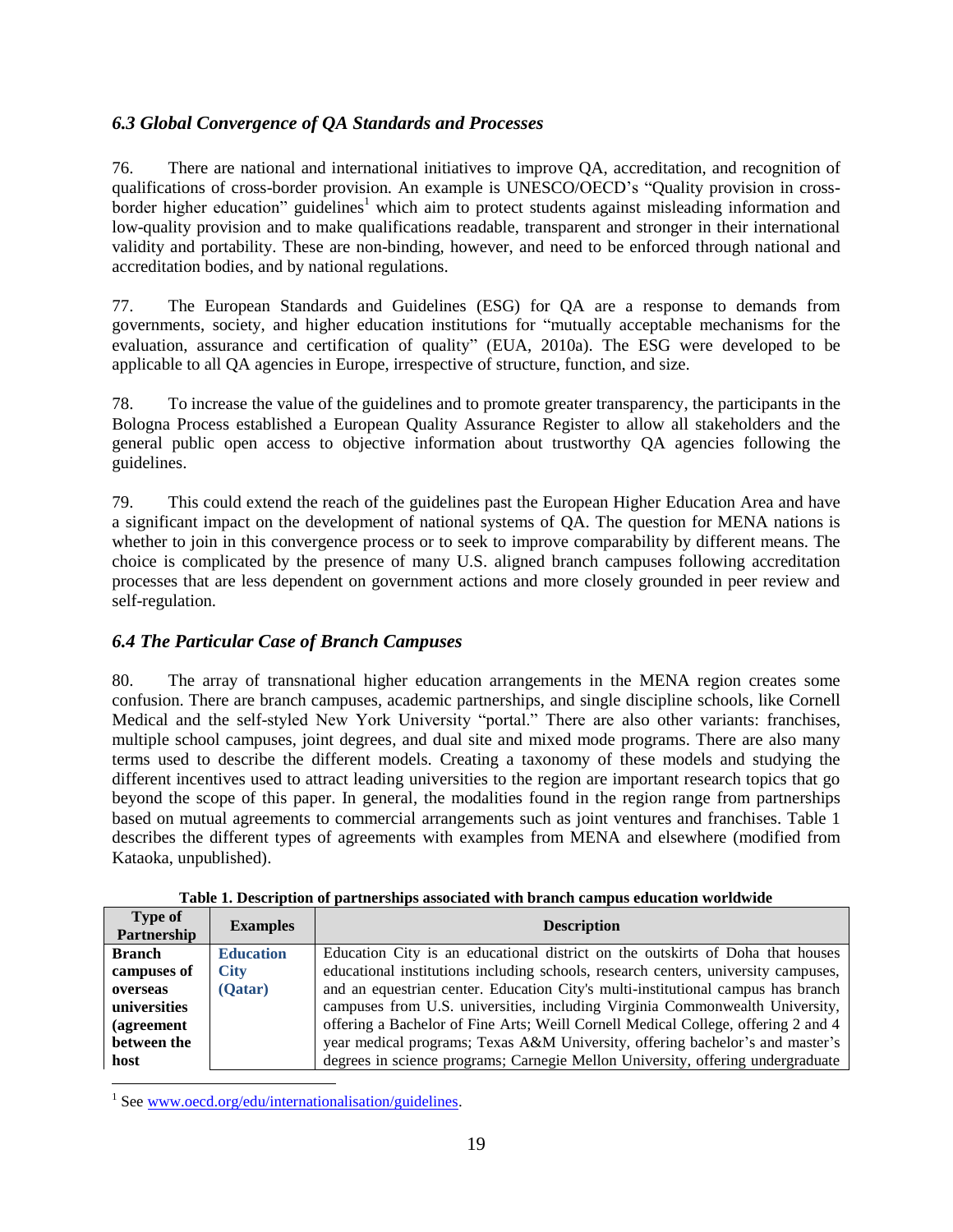| government           |                     | degrees in business and technology; Georgetown University, offering a bachelor's   |  |  |  |  |  |  |
|----------------------|---------------------|------------------------------------------------------------------------------------|--|--|--|--|--|--|
| and overseas         |                     | degree in foreign service; and Northwestern University, offering degree programs   |  |  |  |  |  |  |
| universities)        |                     | in journalism and communication.                                                   |  |  |  |  |  |  |
|                      |                     | (http://education.theemiratesnetwork.com/zones/qatar_education_city.php).          |  |  |  |  |  |  |
|                      |                     |                                                                                    |  |  |  |  |  |  |
| <b>Portal model</b>  | <b>New York</b>     | NYU's agreement with the Emirate of Abu Dhabi to create NYU Abu Dhabi is the       |  |  |  |  |  |  |
|                      | Univ.               | outcome of a shared understanding of the essential roles and challenges of higher  |  |  |  |  |  |  |
|                      | (Abu Dhabi)         | education in the 21st century.                                                     |  |  |  |  |  |  |
|                      |                     | (http://nyuad.nyu.edu/about/index.html).                                           |  |  |  |  |  |  |
| Joint venture        | <b>The Johns</b>    | Established in 1986 (first university partnership with a foreign university in     |  |  |  |  |  |  |
|                      | <b>Hopkins</b>      | China). Chinese students study the U.S. and the international system in English    |  |  |  |  |  |  |
|                      | Univ .-             | with American professors, while international students focus on contemporary       |  |  |  |  |  |  |
|                      | <b>Nanjing</b>      | China, taught by Chinese professors in Mandarin. Additionally, with collaborative  |  |  |  |  |  |  |
|                      | <b>Univ. Center</b> | research projects, joint seminars and cross-registration opportunities, the center |  |  |  |  |  |  |
|                      | for Chinese         | fosters a rich cross-cultural learning experience.                                 |  |  |  |  |  |  |
|                      | and                 | (http://www.nju.edu.cn/cps/site/njueweb/fg/index.php?id=12).                       |  |  |  |  |  |  |
|                      | <b>American</b>     |                                                                                    |  |  |  |  |  |  |
|                      | <b>Studies</b>      |                                                                                    |  |  |  |  |  |  |
|                      | (China)             |                                                                                    |  |  |  |  |  |  |
| <b>Academic</b>      | <b>Nazarbayev</b>   | Each school within the university will have an international academic partner      |  |  |  |  |  |  |
| partnerships         | <b>University</b>   | among the leading universities in the world with strong research, clinical and     |  |  |  |  |  |  |
|                      | (Kazakhstan)        | industrial bases. Partners include: University College London to set up the        |  |  |  |  |  |  |
|                      |                     | Foundation Program – first year of the undergraduate programs (basic education);   |  |  |  |  |  |  |
|                      |                     | Harvard Medical International Inc. to set up the Medical School; Duke University   |  |  |  |  |  |  |
|                      |                     | to set up the Graduate School of Business; iCarnegie (affiliated with Carnegie     |  |  |  |  |  |  |
|                      |                     | Mellon) to set up the School of Natural Sciences; University of Wisconsin-         |  |  |  |  |  |  |
|                      |                     | Madison to set up the School of Social Sciences and Humanities; University of      |  |  |  |  |  |  |
|                      |                     | Pittsburgh Medical Center to set up the Center of Life Sciences; University of     |  |  |  |  |  |  |
|                      |                     | Pennsylvania to set up the Center for Education Policy; and Lee Kuan Yew School    |  |  |  |  |  |  |
|                      |                     | of Public Policy (National University of Singapore) to set up the Graduate School  |  |  |  |  |  |  |
|                      |                     | of Public Policy.                                                                  |  |  |  |  |  |  |
|                      |                     | $(\frac{http://eng.nu.edu.kz/}{$ .                                                 |  |  |  |  |  |  |
| <b>Double</b>        | Nat'l               | The International College of Economics and Finance is an autonomous department     |  |  |  |  |  |  |
| degree               | <b>Research</b>     | within HSE, runs with the participation of the London School of Economics          |  |  |  |  |  |  |
| programs             | <b>Univ. Higher</b> | (LSE), and offers a double degree from HSE and LSE for the BS program. The         |  |  |  |  |  |  |
|                      | <b>School of</b>    | faculty of economics offers the MBA program with participation of Erasmus          |  |  |  |  |  |  |
|                      | <b>Economics</b>    | Universiteit Rotterdam (Netherlands).                                              |  |  |  |  |  |  |
|                      | (HSE)               | (http://icef.hse.ru/en/About).                                                     |  |  |  |  |  |  |
|                      | (Russia)            |                                                                                    |  |  |  |  |  |  |
| <b>Collaboration</b> | <b>Singapore-</b>   | An innovative engineering education and research collaboration among the           |  |  |  |  |  |  |
|                      | <b>MIT</b>          | National University of Singapore (NUS), Nanyang Technological University           |  |  |  |  |  |  |
|                      | <b>Alliance</b>     | (NTU), and the Massachusetts Institute of Technology (MIT). The three              |  |  |  |  |  |  |
|                      | (Singapore)         | universities have combined their expertise and superior resources to create a      |  |  |  |  |  |  |
|                      |                     | distance learning environment at the forefront of current technology. In           |  |  |  |  |  |  |
|                      |                     | partnership with faculty from both MIT and Singapore, the program has been         |  |  |  |  |  |  |
|                      |                     | designed to offer students full access to every element of course delivery in both |  |  |  |  |  |  |
|                      |                     | synchronous and asynchronous form: students attend live course lectures between    |  |  |  |  |  |  |
|                      |                     | universities, may interact with professors through video-conferencing, and review  |  |  |  |  |  |  |
|                      |                     | all lectures and materials electronically.                                         |  |  |  |  |  |  |
|                      |                     | (http://web.mit.edu/SMA/about/overview/index.htm).                                 |  |  |  |  |  |  |
| Cross-               | <b>Olin College</b> | Mini-consortium with Babson College, Brandeis University, and Wellesley            |  |  |  |  |  |  |
| registration         | (U.S.)              | College to mutually recognize credits.                                             |  |  |  |  |  |  |
|                      |                     | (http://star.olin.edu/StudentRecords.cfm#cross-registration)                       |  |  |  |  |  |  |
| University-          | China-              | The leading China-based international business school, with all three programs     |  |  |  |  |  |  |
| non-                 | <b>Europe Int'l</b> | ranked in the global Top 30 by the Financial Times. Not-for-profit joint venture   |  |  |  |  |  |  |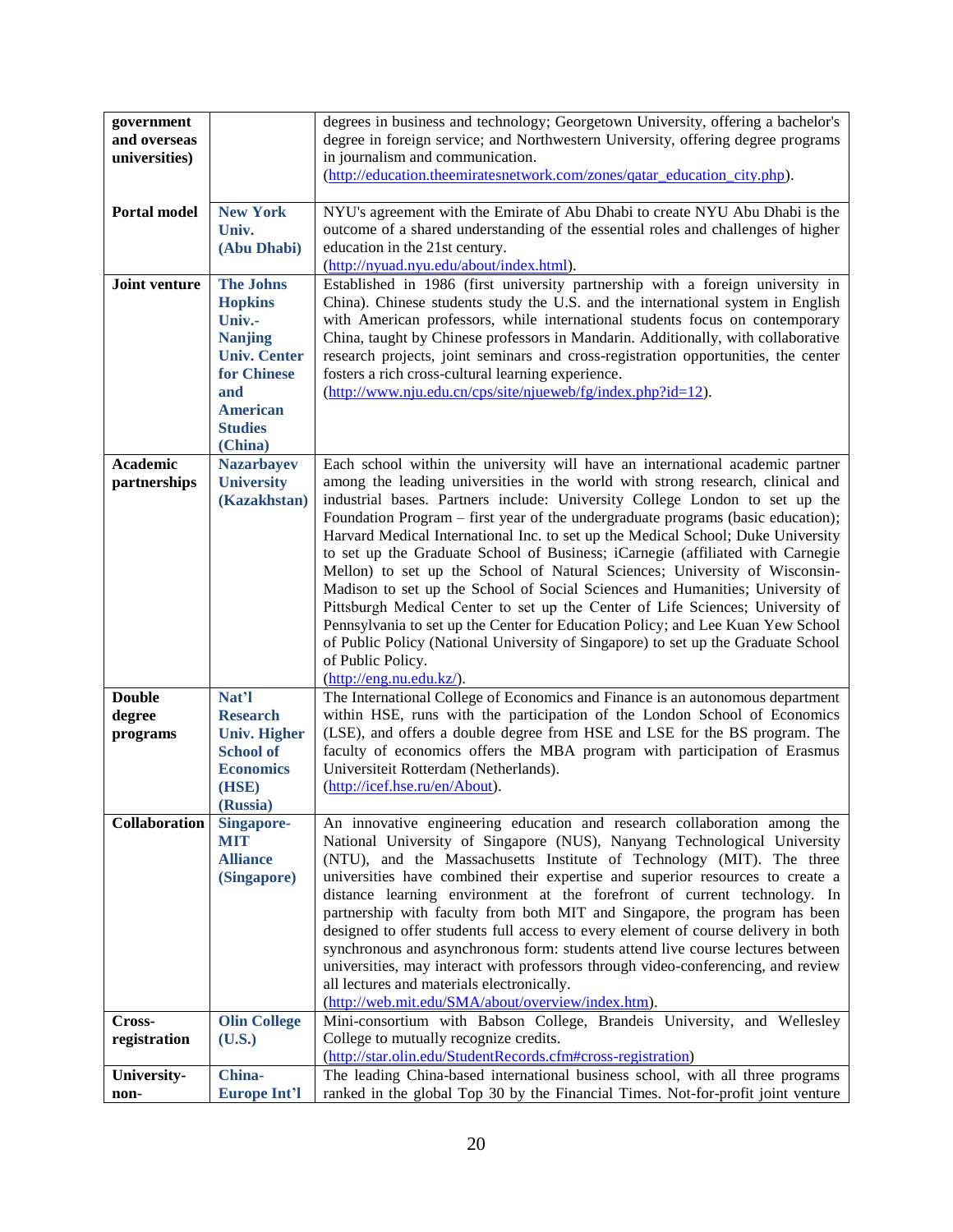| university         | <b>Business</b> | established in 1994 under an agreement between the Ministry of Foreign Trade      |  |  |  |  |  |  |
|--------------------|-----------------|-----------------------------------------------------------------------------------|--|--|--|--|--|--|
| partnership        | <b>School</b>   | and Economic Cooperation and the European Commission, signed by Shanghai          |  |  |  |  |  |  |
|                    | (Shanghai)      | Jiaotong University and the European Foundation for Management Development        |  |  |  |  |  |  |
|                    |                 | (EFMD). EFMD is an international membership organization and Europe's largest     |  |  |  |  |  |  |
|                    |                 | network association in the field of management development, it has over 700       |  |  |  |  |  |  |
|                    |                 | member organizations from academia, business, public service, and consultancy in  |  |  |  |  |  |  |
|                    |                 | 82 countries.                                                                     |  |  |  |  |  |  |
|                    |                 | (http://www.ceibs.edu/today/establishment/chinaeu/index.shtml).                   |  |  |  |  |  |  |
| <b>The Erasmus</b> | <b>European</b> | Erasmum Mundus partnerships with third country HEIs are designed to foster        |  |  |  |  |  |  |
| Mundus -           | universities    | institutional cooperation in the field of higher education between the European   |  |  |  |  |  |  |
| <b>External</b>    | and third       | Union and third countries through a mobility scheme addressing student and        |  |  |  |  |  |  |
| Cooperation        | country         | academic exchanges for the purpose of studying, teaching, training, and research. |  |  |  |  |  |  |
| <b>Windows</b>     | <b>HEIS</b>     | (http://eacea.ec.europa.eu/erasmus mundus/results compendia/selected projects     |  |  |  |  |  |  |
|                    |                 | action 2 en.php)                                                                  |  |  |  |  |  |  |
|                    |                 |                                                                                   |  |  |  |  |  |  |

81. The main distinguishing feature of the different branch campuses is the extent of operational control over academic programs, standards, and faculty that is held and exercised by the home institution. The tighter the control of student admissions and faculty recruitment and the closer the alignment of standards for selection, the stronger the role of the home campus and the less opportunity for local variation. The portal model followed by NYU-Abu Dhabi is clearly the most tightly aligned system, with common standards in both locations. Partnerships and memoranda of understanding are much more loosely coupled, reflecting an expressed desire to work together. At both ends of the spectrum there are questions about how much control is exercised by the home institution and to what extent the operations of the local campus are shaped by the laws and regulations of the host nation. These are well illustrated by examining the issues that surround a policy decision to welcome or invite a cross-border higher education program.

#### *6.5 Due Diligence and Cross-border Education*

82. A minister or a government considering a proposal for a "branch campus" has many issues to consider, from the credibility and commitment of the proponent to the protection of potential student consumers. While these are important, the most pressing issue is establishing what benefits can and cannot accrue to the host nation and how those benefits can be realized.

83. Branch campuses can:

- Diversify provision by offering academic programs that are not available in the region, especially in areas of specialization or where cost structures justify centralization of infrastructure, like medicine or robotics;
- Internationalize higher education by linking the local academic community to the global community of scholars and educators;
- Transfer knowledge and expertise about teaching, learning and research, and the design and operation of modern world class universities;
- Attract and retain talent in the student, faculty, and research communities;
- Model new and innovative policies and practices in the operation of universities and of modern corporations, from boards of trustees to procurement procedures; and
- Exemplify free speech, democratic practice, tolerance, and equality.

84. Branch campuses cannot absorb demand from a growing youth population or an aspiring middle class. Nor can they attract significant amounts of foreign direct investment into higher education. Branches are not a simple substitute for allowing or facilitating student mobility through measures like scholarships for study abroad. While they can have some impact on the margin of these three issues, a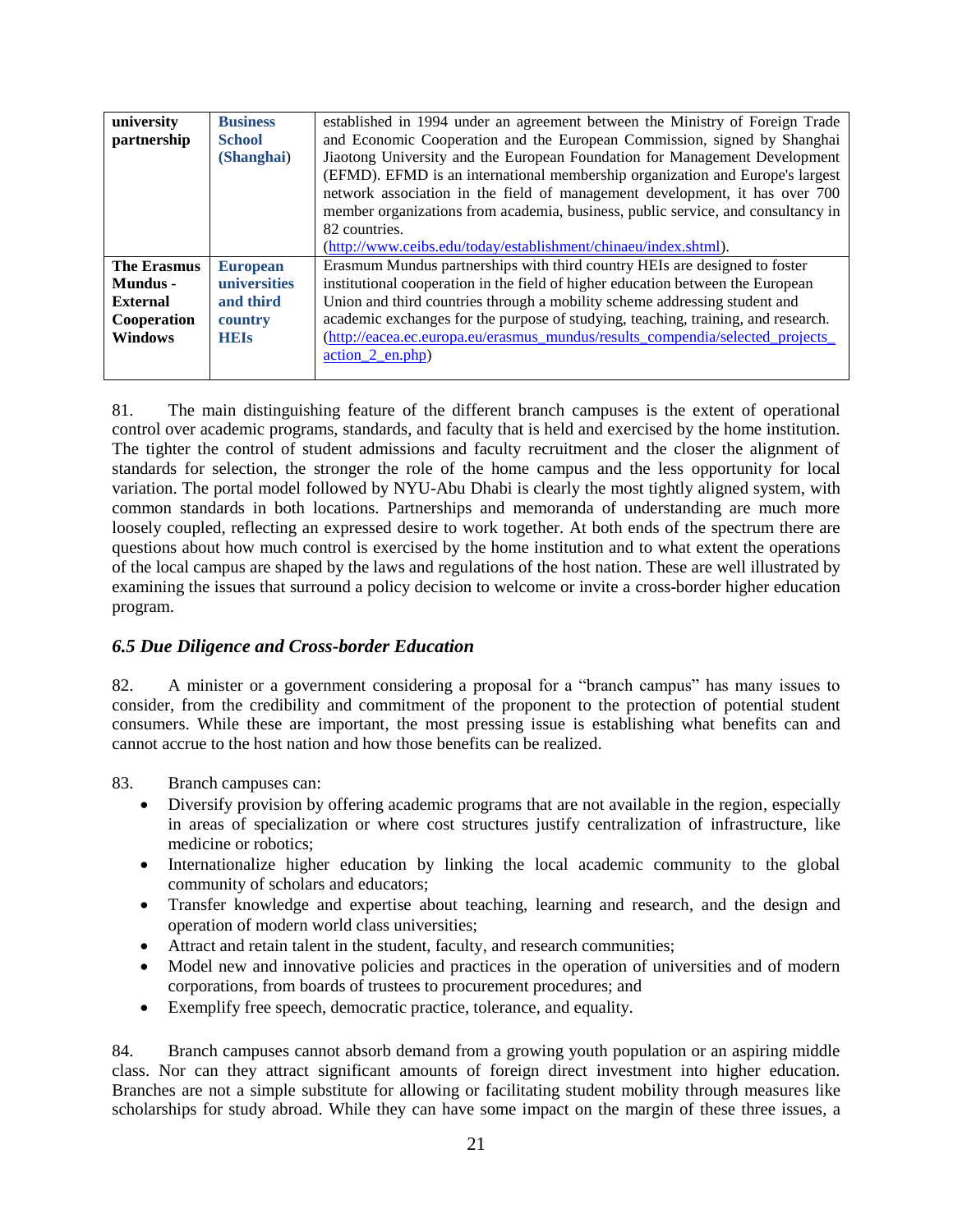branch campus typically does not have the scale to fully satisfy demand or to attract substantial capital, or to offer the full range of courses that national needs demand or that individual interests seek.

85. Successful establishment and operation of a branch campus or academic partnership will, through observable example and opportunity to learn, motivate others to emulate or change, inspire reformers, and create competition, leading others to improve. It is a refinement of the lighthouse or laboratory school model of reform. To maximize the benefit to the host nation, the operational basis needs to be transparent and open to all so that information about its workings flows readily to those who are to benefit. There also needs to be an active strategy of building local capacity to disseminate, replicate, operate, and evaluate good practices. Without these strategies, branch campuses can become "asylums," protected places serving only a few, with no connection with the surrounding community and no wider impact or public benefit.

86. In practical terms, thinking about these issues will help a Minister of Higher Education or leading authorities in the host country conduct the necessary due diligence on a branch campus proposal. The first step of that due diligence is much like that of a normal commercial transaction: Is the vendor reliable, reputable, and recognized in the wider academic community? Is the vendor financially stable and able to sustain a major development program? Is the vendor experienced in cross-border programs? Does the vendor have competitors?

87. The second step is to look at the fit between the proposal and the objectives and sovereign needs of the nation. For example, does the proposal respond or contribute to the attainment of national development goals such as the improvement of dry land agricultural productivity or the widening of access to health services? Does it acknowledge language and cultural requirements associated with national identity? These are difficult questions as they touch on academic freedom and institutional independence, hallmarks of modern universities. But these principles are not in conflict with a nation"s right to guide and shape the direction of future economic and social development or its responsibility to protect its citizens through appropriate regulation such as academic accreditation and recognition of qualifications.

88. Nations and states around the world set different types of sovereign requirements or regulations. For example, some U.S. states have differential fees for out-of-state students and some set quotas on the number of "outsiders" who can attend public institutions or particular programs. Developing nations in the MENA region can reasonably set some sovereign requirements to maximize the benefits of their investments in higher education without intruding on the academic independence of partners. Box 2 highlights some examples of sovereign requirements identified in the Asia Pacific region.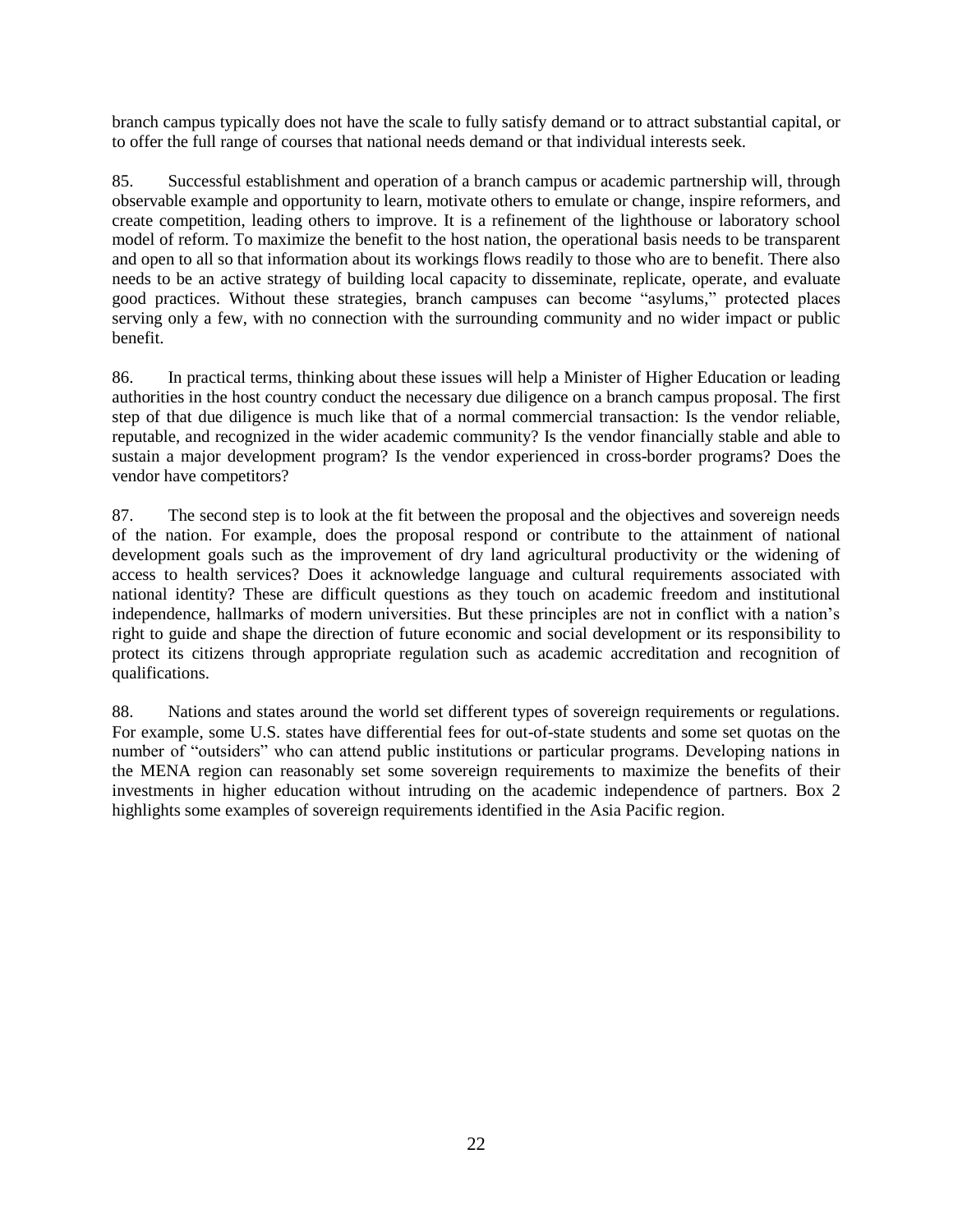#### **Box 2. Sovereign Requirements for Cross-National Education in the Asia Pacific**

- China requires foreign providers to establish links with domestic institutions to promote knowledge exchange, limits repatriation of excess revenues, and stipulates that boards must have local members.
- Singapore requires foreign institutions operating in cooperation with local providers to apply for government approval, supplying details of course content, the status of the foreign provider at home and the division of responsibilities between the foreign and local partners. Partnerships with local universities can only be created at the government's invitation (Singapore Ministry of Education, 2000).
- Malaysia requires foreign providers to follow a five-stage approval and review process, covering educational, business and legal requirements and stipulates the subjects that Malaysian citizens must pass in order to graduate, regardless of discipline (Kandasamy and Santhiram, 2000; McBurnie and Ziguras, 2001).
- Indonesia requires that cooperation should not be solely for revenue purposes, should benefit all parties and be in line with national and institutional priorities and "shall be prioritised in the fields in which graduates are especially required" (Republic of Indonesia, 2000).

89. The third step of due diligence is to look past the immediate creation of a program to the QA process. The aims of such a process are twofold:

- 1. to ensure that the integrity and standards of the academic programs are maintained over time; and
- 2. to ensure that the qualifications and credentials awarded have currency, meaning and value in the global labor market and are recognized by other academics.

90. The first aim is directed at the internal processes of the institution, its admission and progression standards, its academic integrity policies, its faculty promotion and retention policies, its course development and approval processes and its requirements for the award of degrees and diplomas. These are well documented and can be subject to peer review and external validation by agencies, like institutions and leaders in the relevant academic disciplines. These reviews are at the heart of many accreditation processes which recognize programs that meet the necessary standards and offer institutions advice on how to improve performance. These processes can be discipline-based, e.g., in engineering, or university-wide.

91. A regional approach to sharing expertise, experience, and good practice in these areas is costeffective and would strengthen the higher education sector. There are various models around the world of successful cooperation, notably the regionally based U.S. accreditation programs and the Bologna Process.

92. The second aim of QA focuses on the qualifications that are obtained by successful study. How do they compare to the qualifications of other institutions preparing students in similar fields or for the same profession? The cross-regional recognition of qualifications has been an area of international cooperation for many years under UNESCO and other inter-governmental agencies. As population mobility increases and the trade in skills become more significant, the importance of cross-border recognition of qualifications also increases. Qualifications become passports to economic security, residency, social standing, further study, and a community of professional practice.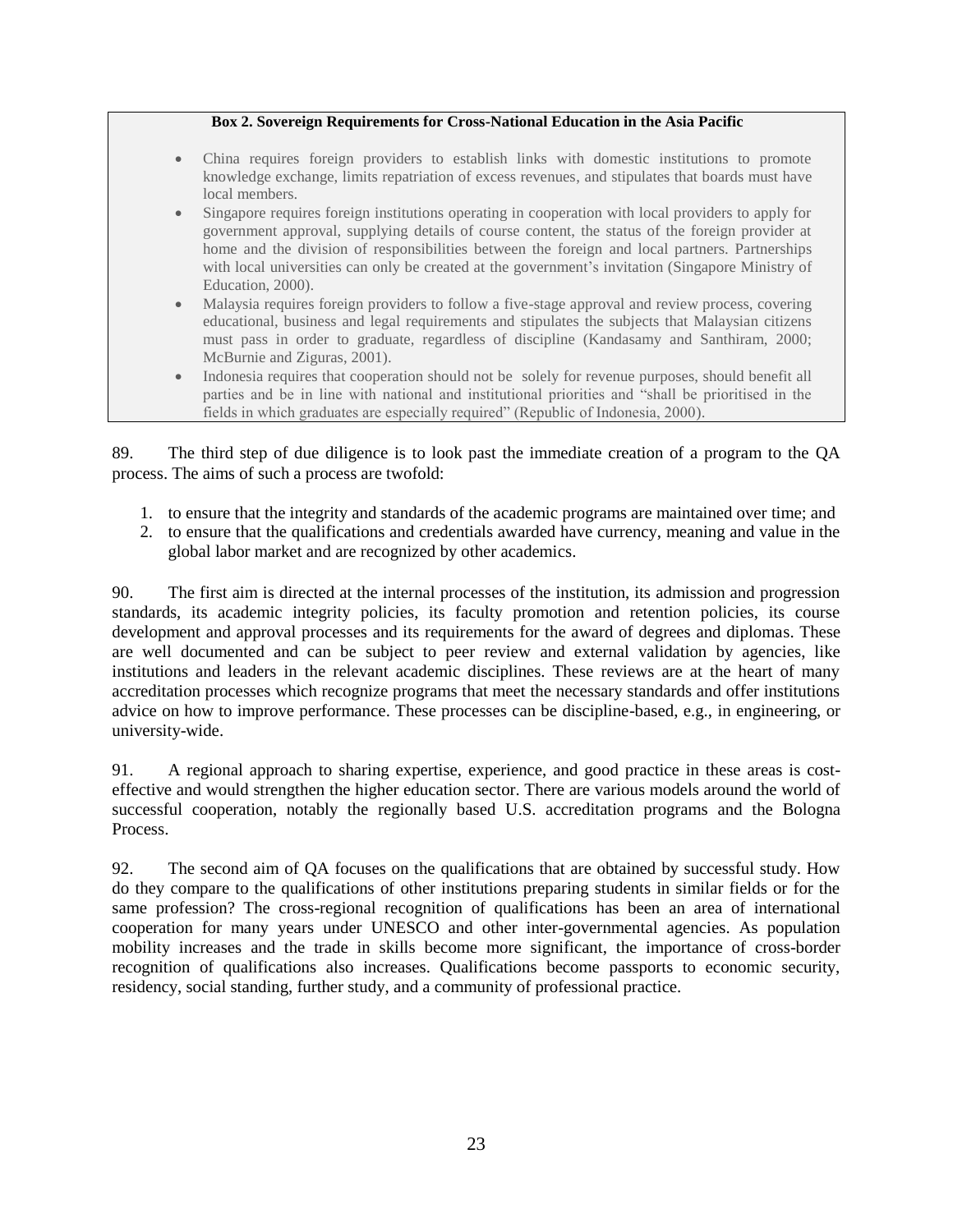## <span id="page-25-0"></span>**7. A Regional Approach to Accreditation**

93. A regional approach to accreditation and recognition of qualifications requires a level of consensus on the goals and reference points to be used by the national agencies in charge of quality assessment and evaluation. This should not be approached by assembling all of the standards and indicators in use in the region or by gathering detailed descriptions of the evaluation/accreditation procedures relevant to and applied within each national system. Neither approach offers the necessary analysis of the relevance, utility, applicability, or transferability of standards or processes to different national settings. They fail to provide any information on the links between standards and procedures and the constraints and requirements of the national system. While assembling this information will provide knowledge on what exists, it will not produce an effective regional approach to QA (ENQA, 2005).

94. More progress can be made by identifying the values that underpin commonly accepted notions (like independence, transparency, and peer review) used across MENA countries. At times there will be differences in how these values are prioritized and expressed and these need to be examined systematically and thoughtfully to build mutual understandings and trust among agencies and hence make it easier to accept decisions of other parties about institutional accreditation and degree recognition. There have been some successes using such a process. For instance, QA agencies in Europe have delineated some key principles to shape their work together with an aim of recognizing each other's accreditation decisions. In summary, these principles are that:

- There will be regional standards for internal and external QA, and for external QA agencies;
- Regional OA agencies will be externally reviewed regularly;
- Regional agencies which meet the agreed standards will be identified in a publicly accessible register; and
- The register will be maintained by agencies acting together to maintain standards.

95. Such a public register assists consumers, employers, and students to identify professional and credible agencies, strengthens procedures for recognizing qualifications, and enhances the public standing and authority of QA agencies.

## <span id="page-25-1"></span>**8. Principles for Accrediting Accreditation Bodies**

96. It is easier to build trust between agencies when there are some common standards to assess the authenticity and integrity of an accreditation agency. The U.S. Department of Education has benchmarks to guide its recognition processes of the numerous national, regional, and programmatic accrediting agencies. The following principles, drawn from those benchmarks and from good administrative practice, could be the basis of a MENA framework for recognizing QA or to develop mutual recognition of agencies.

To be successful, an accreditation agency must follow the following core operating principles:

- The agency should be singular in purpose; i.e., involved only in QA and not in the design or delivery of educational programs;
- The agency should have sufficient intellectual and fiscal capacity; i.e., be solvent and appropriately staffed;
- The agency should be separate and independent, not subject to direction or control in accreditation decisions by state funding agencies;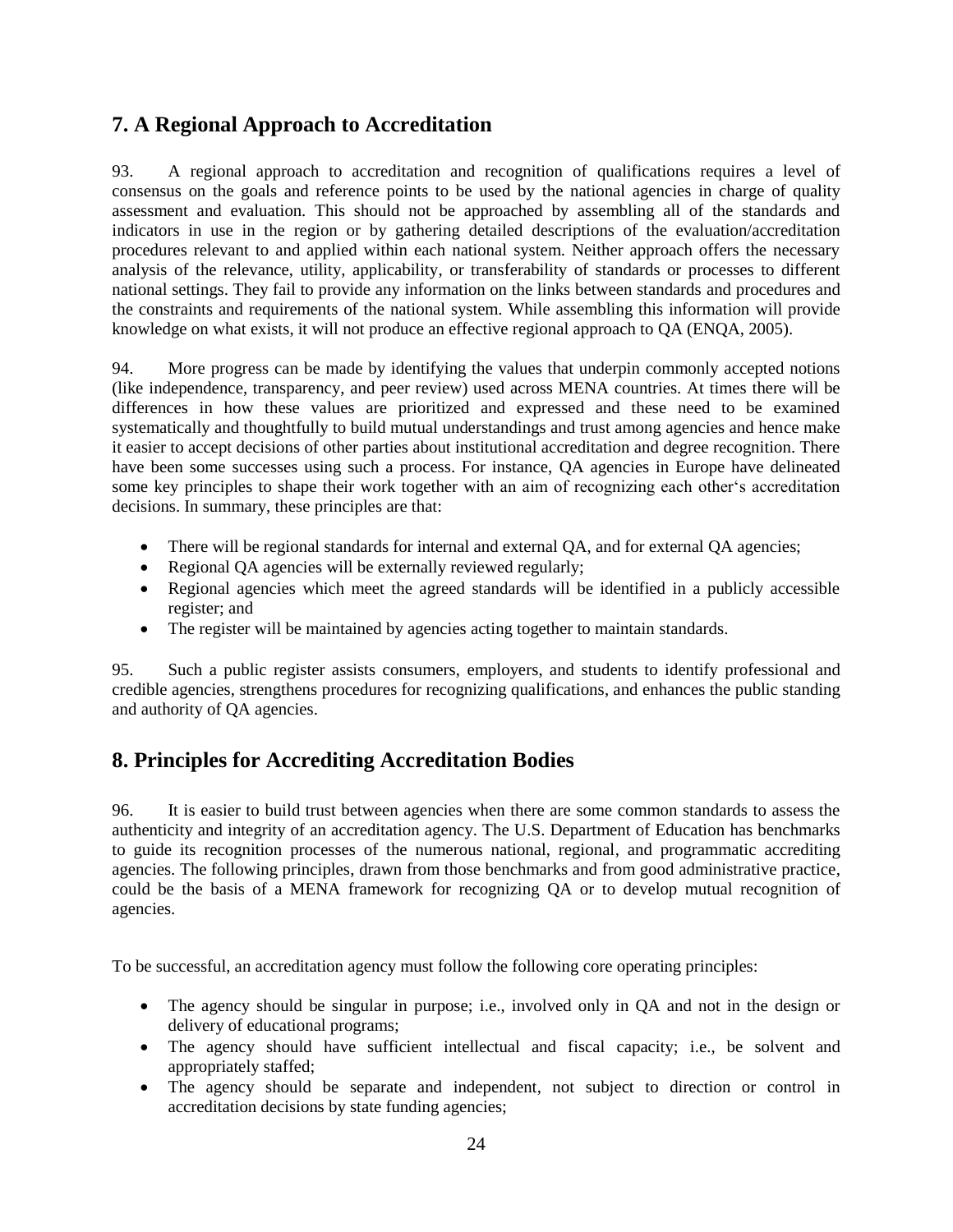- The agency should be not for profit;
- The agency should be accepted by peer agencies, the academic community, employers, and relevant professionals;
- The agency should encourage public participation and transparency in governance;
- The agency should maintain accurate and open records of accreditation decisions; and
- The agency should be experienced and recognized for its work in the region, discipline, or programs of study.

The status of current quality assurance structures in MENA countries is as follows:

- There are QA agencies in Egypt, Iraq, Jordan, Bahrain, Libya, Oman, Palestine, Yemen, Sudan, and the UAE.
- The Arab Network for Quality Assurance in Higher Education (ANQAHE) has sixteen member countries, which already have, or are in the process of establishing, a QA agency.
- Most QA agencies are independent or semi-independent, and accredit programs and institutions.

97. QA is an important driver to improve the quality of tertiary education, and QA methods and systems are being revised worldwide to be more efficient in serving students, institutions, and governments. One important trend is the need to measure tertiary learning outcomes in meaningful ways. In addition to serving domestic purposes, recognition of degrees obtained abroad or through foreign institutions operating in the home country is critical to promote student mobility as well as successful return of students who go abroad.

98. To make the most of cross-border tertiary education, international and/or mutual recognition of diplomas is critical, as it can facilitate student mobility and allow students with foreign qualifications to work in their home country or, more generally, in the international labor market. To promote student mobility and recognition both in the home and host country, MENA countries could engage in a regional and a cross-regional dialogue to promote mutual recognition of diplomas, and increase its engagement in the international convergence of QA practices. More information sharing could facilitate the recognition of domestic degrees and the understanding of foreign qualifications in general.

## <span id="page-26-0"></span>**9. Maximizing the Returns from Cross-border Education**

99. Overall, cross-border tertiary education can assist developing countries in strengthening their higher education systems and fostering economic development. Cross-border education can expand domestic access to post-secondary education, through outbound student mobility and inbound program and institution mobility. Student and faculty mobility builds international networks, which underpin national innovation and research and development systems. Partnerships between local and foreign universities through program and institution mobility can improve the quality of domestic education services.

100. MENA countries choosing to use cross-border tertiary education to build capacity and complement domestic provision face several policy challenges. To benefit from cross-border education, countries should create a framework that:

- Facilitates participation in cross-border education and co-operation between foreign and domestic tertiary education institutions;
- Sets clear goals and targets for the different forms of internationalization linked with the development needs of the nation;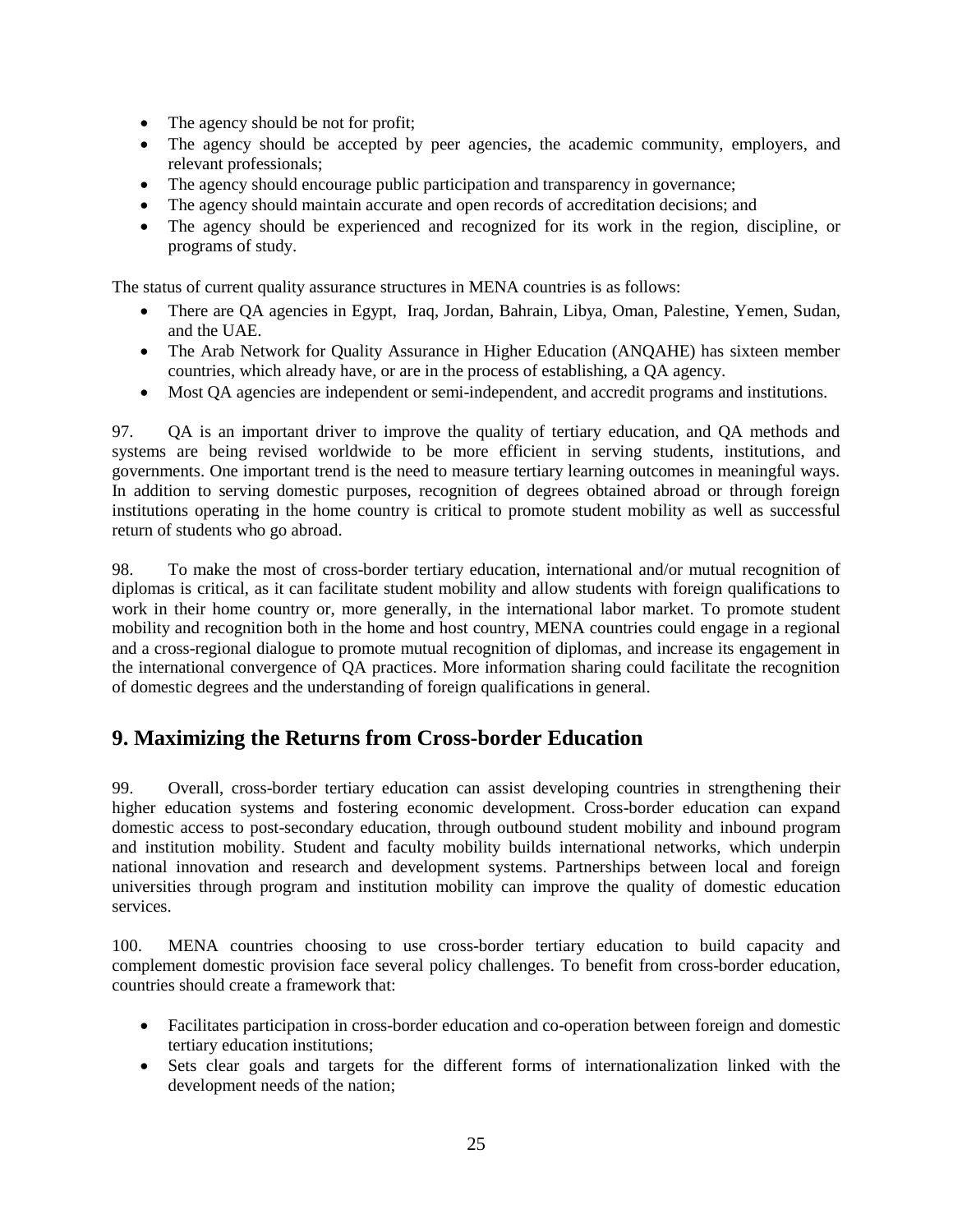- Develops sound QA principles and processes to ensure that cross-border education meets the needs of students and is relevant to meet national goals and labor market needs;
- Establishes policies and procedures for ease of movement of students, faculty, and skilled labor, including visa and immigration policies;
- Sets goals for intra-regional student mobility and for student and faculty flows into the region through accreditation, student and faculty exchange, hiring incentives, and research infrastructure, including competitive research grants and a clear policy on the "export of educational services and private investment in higher education";
- Aligns regional and international agencies to promote mutual recognition of degrees and credit transfer; and
- Fosters innovation and research and development capacity to adapt and respond to a continuously evolving technology-driven environment.

## <span id="page-27-0"></span>**10. A Basis for National and Regional Dialogue**

101. The observations, data and examples set out here can be used as a basis for debate, discussion, and analysis with and between MENA nations.

102. Regional cooperation could begin with shared efforts to understand the complex interactions between student mobility, domestic higher education, and the economic and social development priorities of the MENA countries. Topics of mutual interest include a better understanding of student flows and the programs they study in other countries. This would provide some insights into areas of under-provision in the region and assist in labor market forecasting. Joint work on the relative successes of students studying abroad, in the region, in branch campuses, and in national institutions, including measures such as time to first job on graduation and relative earnings, would also have policy relevance, as would cross-national work on longer term destinations of skilled citizens, and the effectiveness of different incentives to return to the home country. An illustrative research agenda is presented in box 3.

#### **Box 3. An Illustrative Research Agenda for MENA Student and Labor Mobility**

- 1. What programs do MENA students take abroad and why?
- 2. What are the ratios of outward- and inward-bound students to the base population in each MENA country?
- 3. What are the return rates of overseas students at 5, 10 and 15 years?
- 4. What proportion of MENA students self-finance their international study?
- 5. What role are branch campuses playing in National Higher Education Strategies?
- 6. What are the regional trends in university transformation, and what is driving them?
- 7. What are labor market destinations, and insertion rates of domestic and cross-border graduates?
- 8. To what extent is there conversion towards QA standards and qualifications?
- 9. What are the common elements in regional immigration policies on skilled migration?
- 10. How effective are policies and programs facilitating movement of skilled people between nations for finite periods?

103. The outcomes of such work can frame and inform a dialogue between ministries, governments, institutions, and stakeholders about the strategic directions for skill formation and the development of higher education within individual countries. They can promote systematic examination of different scenarios for the creation and application of human capital and provide opportunities for participation in policy formation for a wide range of constituencies. Similar suggestions were made in the World Bank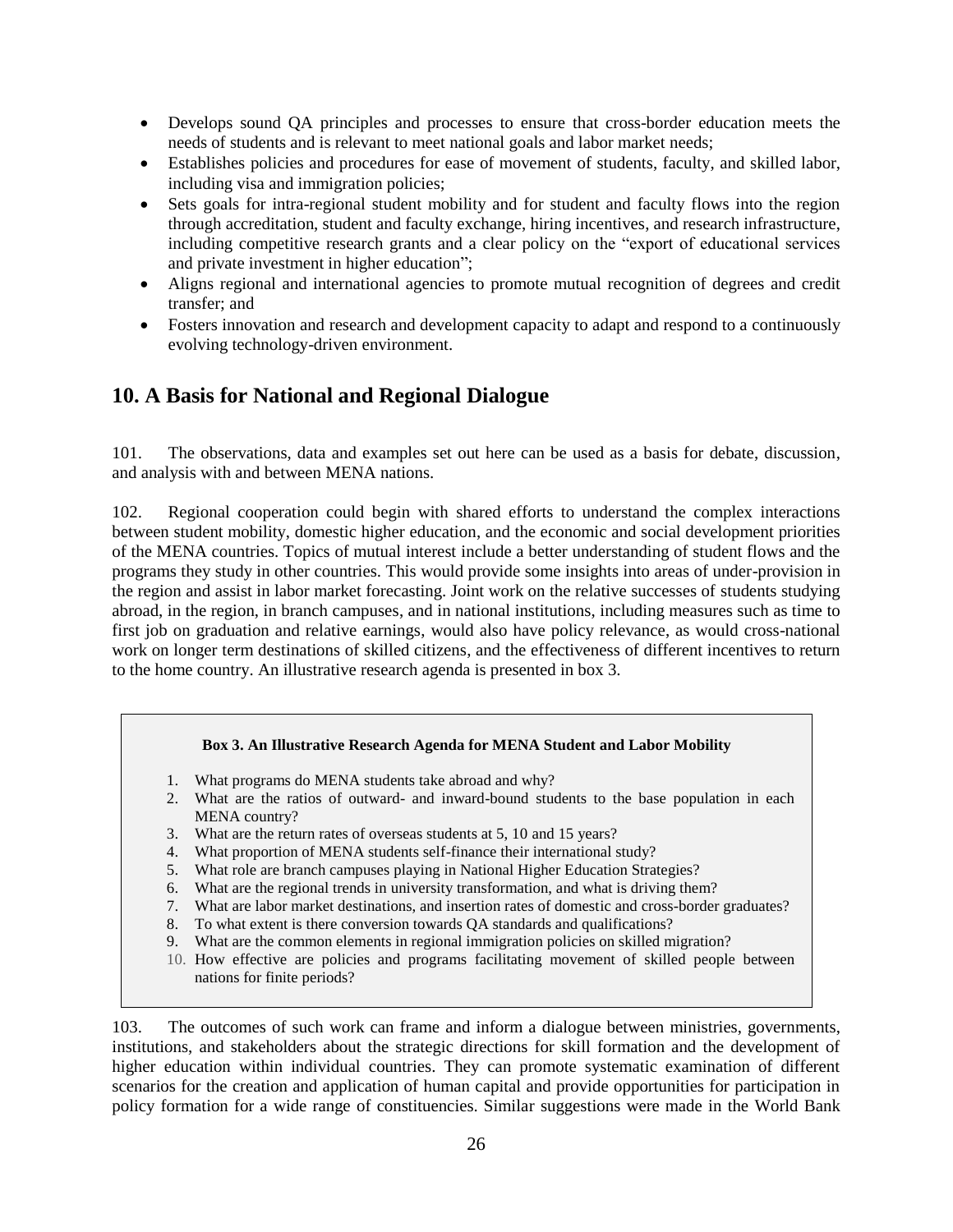(2009) report on longer term perspectives on labor and job mobility in the MENA region, which recommended a three stage process to assist the smooth integration of the region to the globalized skill market. Those steps would involve improving basic demographic and labor force projections and scenario building around the policy options in education, migration and social protection; and would be open to national governments and intra- and inter-regional cooperation between agencies.

104. The same observations, data, and examples supplemented by the outcomes of national discussions can inform an intra-regional discussion between principals (i.e., ministers, senior officials and institutional leaders) on the opportunities and benefits of regional cooperation on matters of common interest in the area of cross-border education and the mobility of highly skilled people. There are clearly synergies and cost savings from sharing expertise, experience, and development work in areas such as recognition of qualifications, QA, diversification of programs, and the due diligence appropriate for crossborder provision.

#### **Key Topics for Regional Policy Options**

- Efforts to develop a regional approach for accreditation and setting up qualifications framework need to be strengthened.
- The above needs to be coupled with a mutual recognition of qualifications between home and host countries.
- Joint research on building better pathways for student and skilled labor mobility will strengthen countries' individual capacities.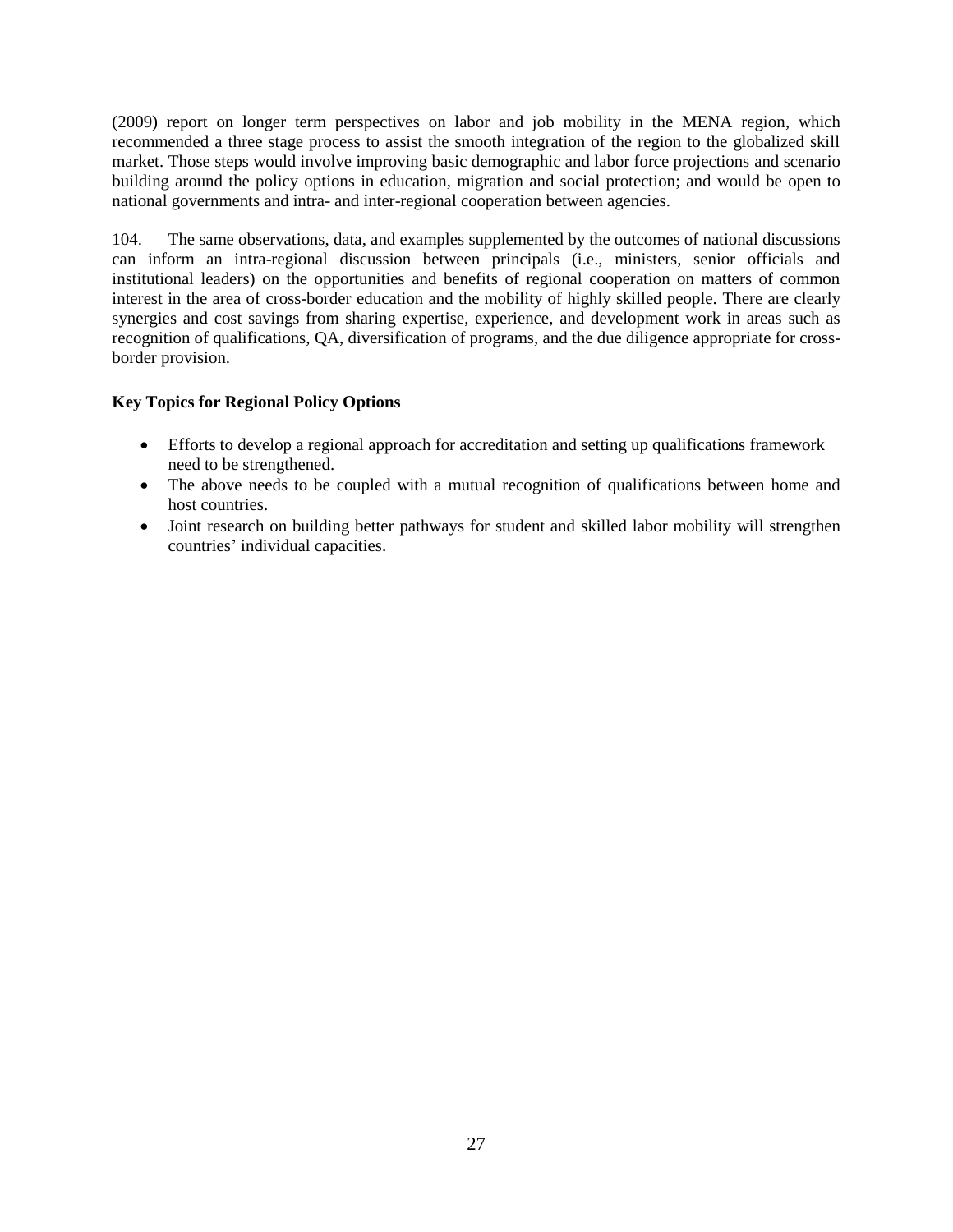<span id="page-29-0"></span>

|                      |                                 | 2000                                    |                                                               | 2004                            |                                         |                                                            | 2008                            |                                       |                                                            |
|----------------------|---------------------------------|-----------------------------------------|---------------------------------------------------------------|---------------------------------|-----------------------------------------|------------------------------------------------------------|---------------------------------|---------------------------------------|------------------------------------------------------------|
| Country<br>of origin | Number<br>of mobile<br>students | Rate of<br>mobile<br>students<br>$(\%)$ | Share $(\%)$<br>in total<br><b>MENA</b><br>mobile<br>students | Number<br>of mobile<br>students | Rate of<br>mobile<br>students<br>$(\%)$ | Share (%)<br>in total<br><b>MENA</b><br>mobile<br>students | Number of<br>mobile<br>students | Rate of<br>mobile<br>students<br>(% ) | Share (%)<br>in total<br><b>MENA</b><br>mobile<br>students |
| Algeria              | 15 823                          | $3.2*$                                  | $11.1$                                                        | 24 1 28                         | 3.4                                     | 12.6                                                       | 21 457                          | $2.2*$                                | 9.7                                                        |
| Djibouti             | 1 0 7 1                         |                                         | 0.7                                                           | 1794                            | $\blacksquare$                          | 0.9                                                        | 1 2 6 5                         | $\blacksquare$                        | 0.6                                                        |
| Egypt                | 5 7 3 7                         | $0.3*$                                  | 4.0                                                           | 6831                            | 0.3                                     | 3.6                                                        | 8714                            | 0.4                                   | 4.0                                                        |
| Libya                | 1417                            | 0.5                                     | 1.0                                                           | 3 0 7 4                         | $0.8*$                                  | 1.6                                                        | 2 8 6 2                         | $\blacksquare$                        | 1.3                                                        |
| Morocco              | 41 575                          | 15.0                                    | 29.1                                                          | 47486                           | 13.8                                    | 24.7                                                       | 41 632                          | 10.4                                  | 18.9                                                       |
| Sudan                | 2 7 4 9                         | 1.3                                     | 1.9                                                           | 2763                            | $\overline{\phantom{a}}$                | 1.4                                                        | 2072                            | $\overline{\phantom{a}}$              | 0.9                                                        |
| Tunisia              | 9 1 1 0                         | 5.1                                     | 6.4                                                           | 13875                           | 4.8                                     | 7.2                                                        | 18 15 2                         | $5.2$                                 | 8.2                                                        |
| Bahrain              | 1 2 2 5                         | $\overline{\phantom{a}}$                | 0.9                                                           | 2 3 0 0                         | ÷,                                      | $1.2\,$                                                    | 2997                            | $\blacksquare$                        | 1.4                                                        |
| Iran                 | 16 24 2                         | $1.2$                                   | 11.4                                                          | 18451                           | 0.9                                     | 9.6                                                        | 23 500                          | 0.7                                   | 10.7                                                       |
| Iraq                 | 2 6 3 7                         | 0.9                                     | 1.8                                                           | 2 0 8 7                         | 0.5                                     | $1.1\,$                                                    | 5 7 2 3                         | $\overline{\phantom{a}}$              | 2.6                                                        |
| Jordan               | 5 627                           | 4.0                                     | 3.9                                                           | 6976                            | 3.3                                     | 3.6                                                        | 9 0 0 4                         | 3.5                                   | 4.1                                                        |
| Kuwait               | 4 2 6 8                         | $13.3*$                                 | 3.0                                                           | 5 6 9 8                         | 15.5                                    | 3.0                                                        | 6 5 7 0                         | $\blacksquare$                        | 3.0                                                        |
| Lebanon              | 6499                            | 5.6                                     | 4.5                                                           | 11 684                          | 7.6                                     | 6.1                                                        | 13 18 1                         | 6.7                                   | $6.0\,$                                                    |
| Oman                 | 3 0 5 6                         | $9.3*$                                  | 2.1                                                           | 5 3 6 8                         | 12.9                                    | 2.8                                                        | 4781                            | 7.6                                   | 2.2                                                        |
| Palestine            | 5 0 4 4                         | 7.1                                     | 3.5                                                           | 7037                            | 5.8                                     | 3.7                                                        | 9 5 9 6                         | 5.3                                   | 4.4                                                        |
| Qatar                | 861                             | $11.0*$                                 | 0.6                                                           | 1 0 9 1                         | 11.7                                    | 0.6                                                        | 1724                            | 13.7                                  | $0.8\,$                                                    |
| Saudi A.             | 7 9 0 4                         | 2.0                                     | 5.5                                                           | 9487                            | $1.7\,$                                 | 4.9                                                        | 20 802                          | 2.9                                   | 9.4                                                        |
| Syria                | 5 4 4 1                         |                                         | 3.8                                                           | 10 536                          |                                         | 5.5                                                        | 14516                           |                                       | 6.6                                                        |
| <b>UAE</b>           | 3 9 7 4                         | 9.1                                     | $2.8\,$                                                       | 4 7 0 1                         | $6.6*$                                  | 2.4                                                        | 5 9 6 8                         | $7.3*$                                | 2.7                                                        |
| Yemen                | 2613                            | $1.5$                                   | $1.8\,$                                                       | 6734                            | 3.5                                     | 3.5                                                        | 5 9 0 8                         | $2.5*$                                | 2.7                                                        |
| $\mathbf{ME}$        | 65 391                          | $\blacksquare$                          | 45.8                                                          | 92 150                          | ä,                                      | 48.0                                                       | 124 270                         | ÷,                                    | 56.4                                                       |
| $\mathbf{NA}$        | 77482                           | $\blacksquare$                          | 54.2                                                          | 99 951                          | ä,                                      | 52.0                                                       | 96 154                          | ÷,                                    | 43.6                                                       |
| <b>MENA</b>          | 142 873                         | $\blacksquare$                          | 100.0                                                         | 192 101                         | $\blacksquare$                          | $100.0$                                                    | 220 430                         | ÷                                     | 100.0                                                      |

# **Annex 1. MENA countries exporting students, by country**

*Source*: UIS data; Authors' calculations.

\*Authors" estimation of tertiary enrolment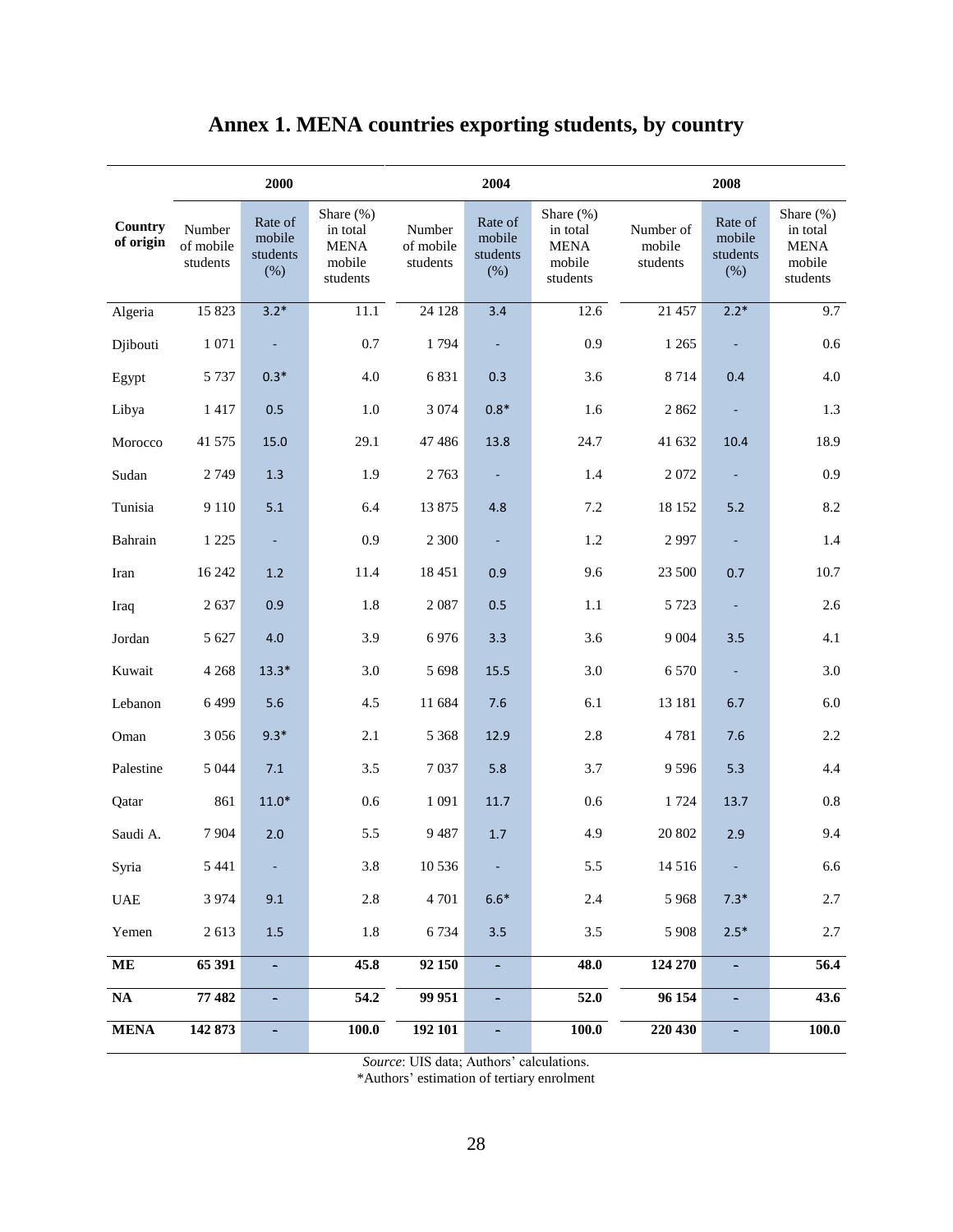### <span id="page-30-0"></span>**References**

- Becker, R. (2009). "International Branch Campuses : Markets and Strategies." Observatory on Borderless Higher Education: London.
- Clemens, M. (2009). "Skill Flow: A Fundamental Reconsideration of Skilled-Worker Mobility and Development." UNDP Research Paper.
- Clemens, M. and L. Pritchett. (2008). "Income Per Natural: Measuring Development for People rather than Places." *Population and Development Review* 34 (3):395-434.
- ENQA. (2005). "Quality Convergence Study: A contribution to the debates on quality and convergence in the European Higher Education Area." Eds. F. Crozier, B. Curvale, and F. Hénard. Helsinki: ENQA.
- EUA. (2010a). "Salamanca convention; the Bologna process and the European Higher Education Area." Geneva: European Universities Association.
- EUA. (2010b). "TRENDS 2010, A decade of change in European Higher Education." A. Sursock and H. Smidt. Geneva: European Universities Association.
- Finn, M.G. (2003). "Stay Rates of Foreign Doctorate Recipients from U.S. Universities, 2001." Oak Ridge Institute for Science and Education, URL: [www.orau.gov/orise/pubs/stayrate03.pdf.](http://www.orau.gov/orise/pubs/stayrate03.pdf) Last Accessed 5 March 2005.
- IDP. (2010). "Profile of Middle East Students." July 30,2010. [http://idpusa.blogspot.com.](http://idpusa.blogspot.com/)
- Iguchi, Y. (2003). "The Movement of the Highly Skilled in Asia." In *Migration and the Labour Market in Asia: Recent Trends and Policies.* Paris: OECD.
- ILO. (2003). "Skilled Labor Mobility: Review of Issues and Evidence." In *Migration and the Labour Market in Asia: Recent Trends and Policies.* Paris: OECD.
- Kataoka, S. "University Partnerships." Unpublished document.
- Kandasamy, M. and R. Santhiram. (2000). "From National Interest to Globalization: The Education System of Malaysia." In K. Mazurek, M.A. Winzer and C. Majorek (eds.). *Education in a Global Society: A Comparative Perspective*. Boston: Allyn and Bacon.
- Knight, J. (2003). *GATS, Trade and Higher Education. Perspective 2003: Where are We?* Observatory on Borderless Higher Education, URL: [www.obhe.ac.uk/products/reports/publicaccesspdf/May2003.pdf.](http://www.obhe.ac.uk/products/reports/publicaccesspdf/May2003.pdf) Last Accessed 7 March 2005.
- Knight, J. (2005). "New Typologies for Cross-border Higher Education." *International Higher Education*, 38.
- Lenn, M. P. (2003). "Strengthening World Bank Support for Quality Assurance and Accreditation in Higher Education in East Asia and the Pacific." CQAIE Report to the World Bank.
- McBurnie, G. and C. Ziguras. (2001). "The Regulation of Transnational Higher Education in Southeast Asia: Case Studies of Hong Kong, Malaysia and Australia." *Higher Education.* Vol. 42(1):85-105.
- McKenzie, D. and H. Rapoport. (2006). "Can migration reduce educational attainment? Evidence from Mexico." Policy Research Working Paper 3952. Washington, DC: World Bank.
- Myagiwa, K. (1991). Scale Economies in Education and the Brain Drain Problem. *International Economic Review,* Vol. 32, (3):. 743-759
- OBHE. (2011). *Perspectives on the Future.* Found at www.obhe.org.
- OECD. (2004a). *Internationalisation and trade in higher education. Opportunities and challenges.* Paris: OECD.
- OECD. (2004b). *Quality and Recognition in Higher Education: the cross-border challenge.* Paris: OECD.
- OECD. (2004c). *Education at a Glance. OECD Indicators 2004*. Paris: OECD.
- OECD. (2005). *Trends in International Migrations*. Paris: OECD.
- OECD. (2008). "Assessment of learning outcomes in higher education: A comparative review of selected practices." *OECD Education Working Paper No. 15* by D. Nushe. Paris: OECD.
- Republic Of Indonesia. (2000). "Decision of the Director General of Higher Education of the Ministry of National Education of the No. 61/Dikti/Kep/2000 Regarding Guidelines for the Implementation of